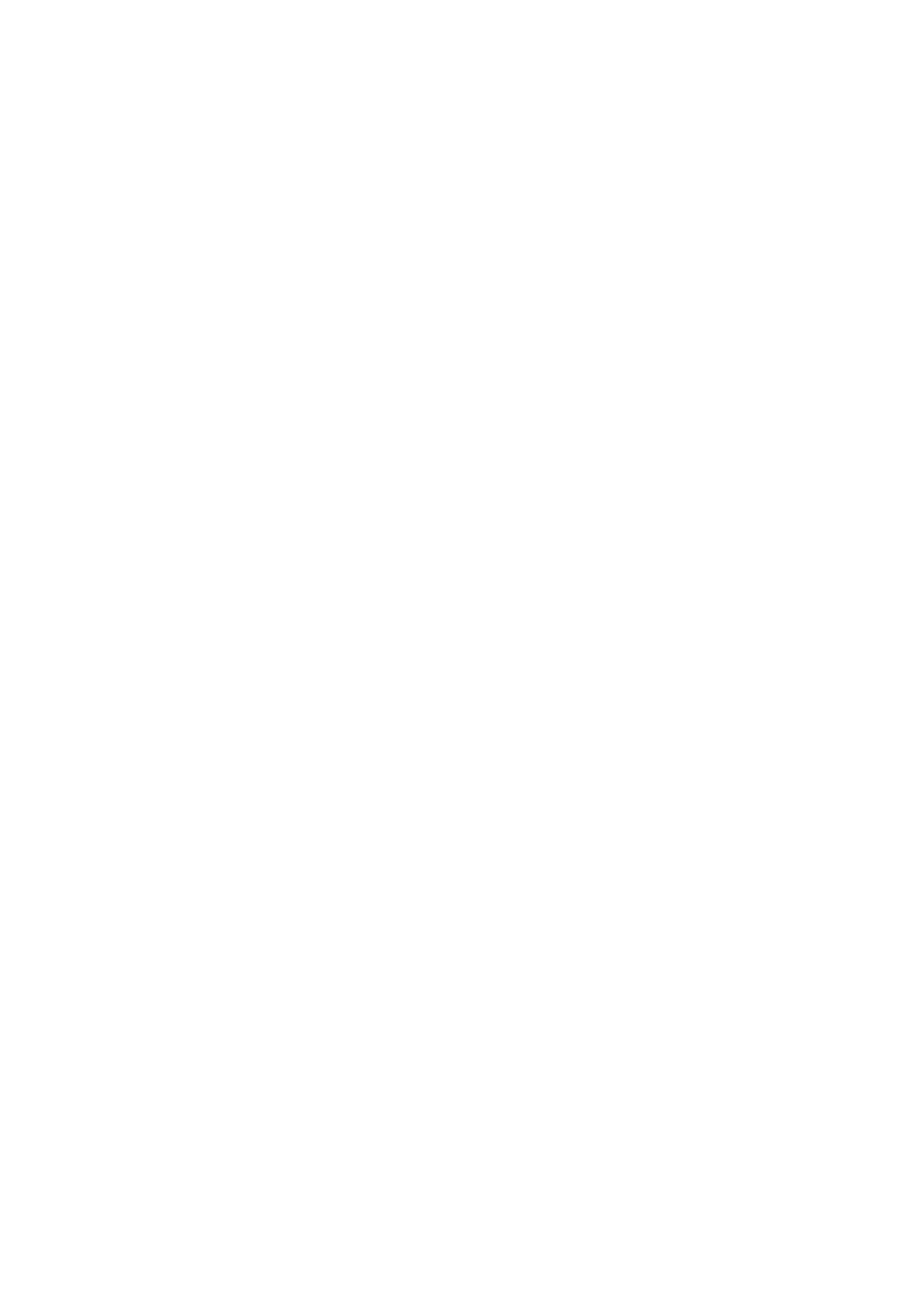## **Foreword**

We're aware from the people we work with that partners of drug users often find it difficult to cope with drug use and to get support for themselves. At Adfam we speak to people every day who are anxious about drug use, some are angry, some worried, some are both – but what people have in common is that they care. They want to understand what is happening and what can be done to improve the situation. Although there are no easy solutions to the problem of drug use we hope that this booklet will help you to cope better with the situation you find yourself in and that it encourages you to think of different ways of finding support – both for the person close to you using drugs and yourself.

When dealing with drug use it is easy for the focus to fall entirely on the person using drugs and although we have included positive ways in which you can help your partner, this booklet is equally for you and has also been written to help you think about yourself and your needs which are as important as those of your partner.

It is also important to say before we go any further that in this booklet when we use the term partner we're referring to a person of any gender or sexual orientation who has a close relationship with a drug user.

All names in this booklet have been changed to protect anonymity.

#### Written By: Kathy Robson Edited by: Barbara Limon

With thanks to Pene Keenan, Barbara Malinen, Anne Marshall, Joanna Morgan, Caro Stanford, Karen Whitehouse and the partners of drug users who helped in producing this booklet

#### © Adfam 2003

Adfam National is a charitable company trading at Adfam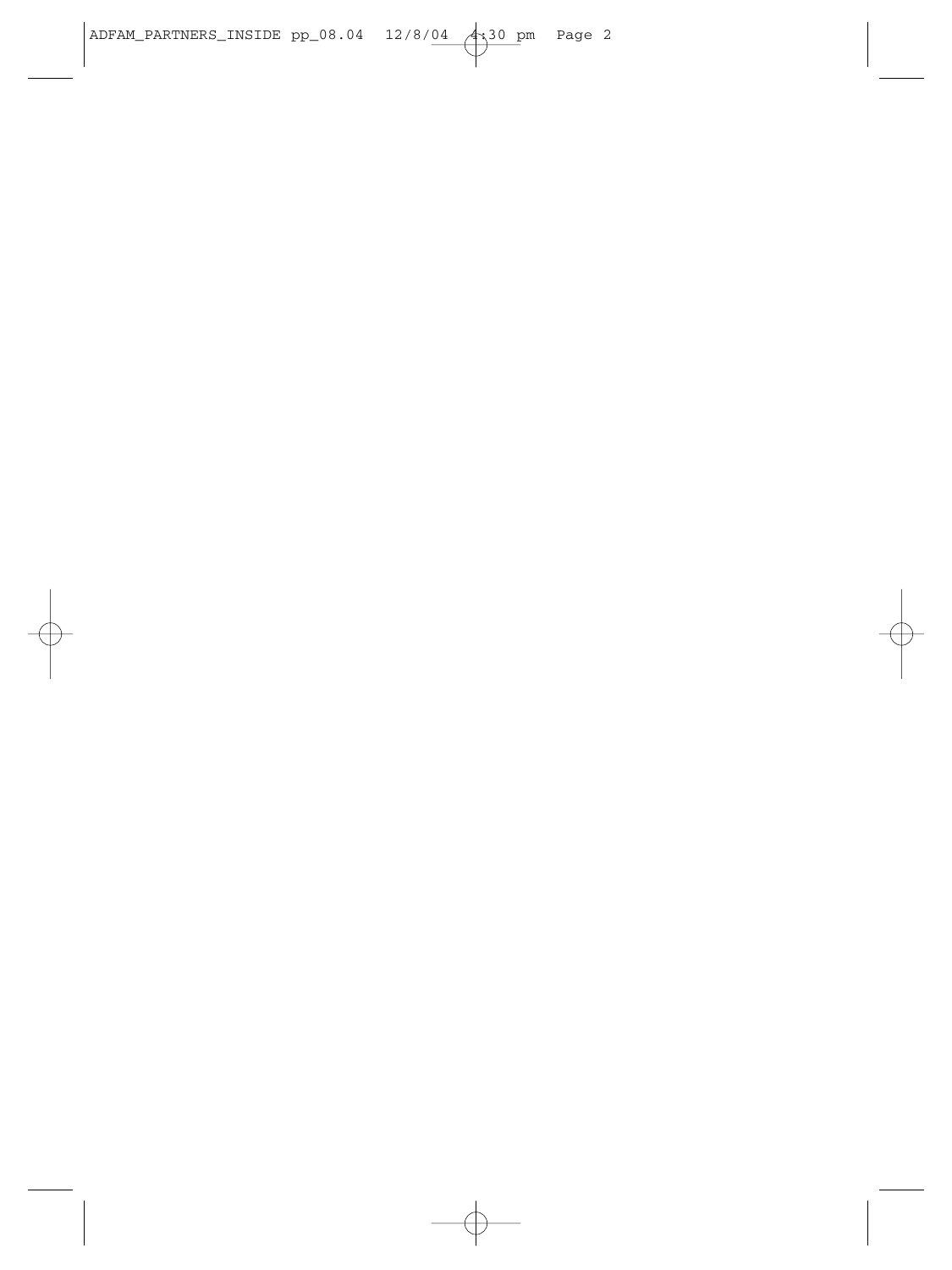## **Contents**

## Page No

| 1. | Introduction                                        | 3  |
|----|-----------------------------------------------------|----|
| 2. | What Support Services are available?                | 5  |
| 3. | What about me and my needs?                         | 9  |
|    | What about money problems?                          | 12 |
|    | What about theft?                                   | 14 |
|    | What about children?                                | 14 |
|    | What about sex?                                     | 15 |
|    | What about violence?                                | 16 |
|    | Should I still be living with them?                 | 16 |
| 4. | I want to help my partner but how do I go about it? | 18 |
|    | Withdrawal/detoxing                                 | 20 |
|    | Staying off/maintaining reduced drug use            | 22 |
|    | What happens if they relapse?                       | 22 |
| 5. | And Finally                                         | 24 |
| 6. | <b>Useful Organisations</b><br>24                   |    |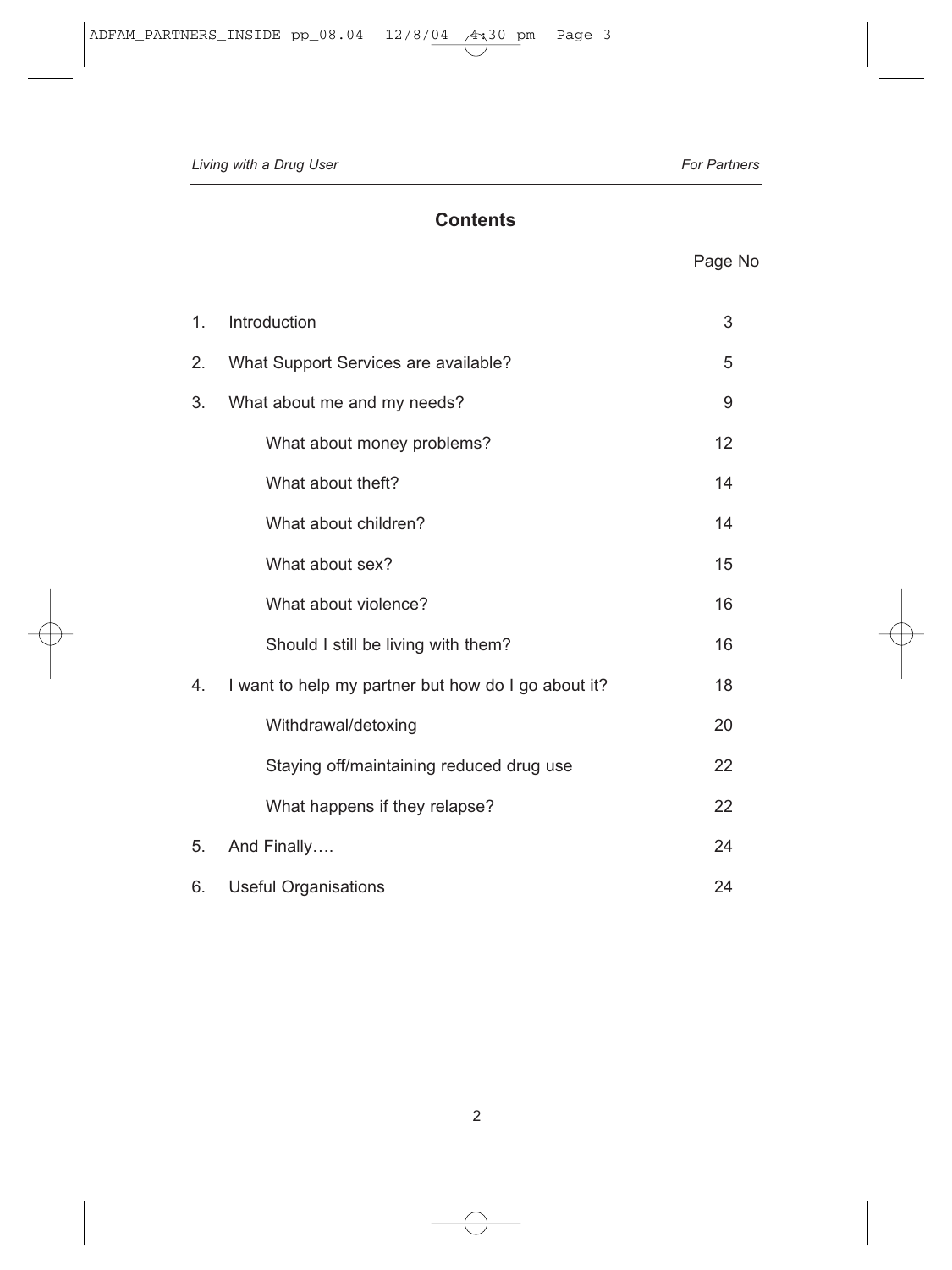## **1. Introduction**

Before we go any further we need to spend some time to think about what is understood by the term 'drug use'. We all have opinions about the subject. These opinions may be formed through our own personal experiences, or those of people we know and the culture and society we live in. Our opinions may also be influenced by extreme stories in newspapers, magazines or on television.

Drugs have been around for thousands of years and many drugs which are now illegal, including cannabis and cocaine, were legal in this country until the last century. The word 'drug' in itself is also very confusing - some people use this term to describe all substances which change the way a person thinks or feels. This would include illegal drugs, medicines, alcohol, tobacco, volatile substances (e.g. glue sniffing) and caffeine. Others might use this term to refer specifically to illegal substances. People use drugs for a variety of reasons – often they take drugs initially out of curiosity and may continue simply because it's fun and enjoyable. A recent survey found that 28% of the population over the age of 16 had taken illegal drugs at some point – this is about 13 million people. This figure increases to 51% of the population aged between 16 and  $24<sup>1</sup>$ .

Drug use is a complex problem for our society to face and despite the increased prevalence of illicit drug use in society it is still an issue on which people have widely divergent views and you may well have very different views to your partner. Many people have to take drugs to control illness or pain; others will take drugs because they can make them feel better or just able to cope with their lives more easily.

Potentially all drugs can have unpleasant or dangerous side effects, although those prescribed to us by a GP, legally produced and taken in a controlled way are potentially safer than drugs which are not managed in this way. It is a fact that we live in a world where drug use is a part of everyday life. Before you begin to try to talk to somebody or support them it will be important for you to think about your own attitudes towards drug use – for example you may feel that drinking alcohol or smoking cannabis is acceptable but that injecting heroin is not.

Some people who use drugs quite regularly do so in a fairly controlled, recreational way. This doesn't mean they are addicted to the drugs they use – just as having a few drinks regularly doesn't make someone an alcoholic.

ICM Research for The Observer, 2002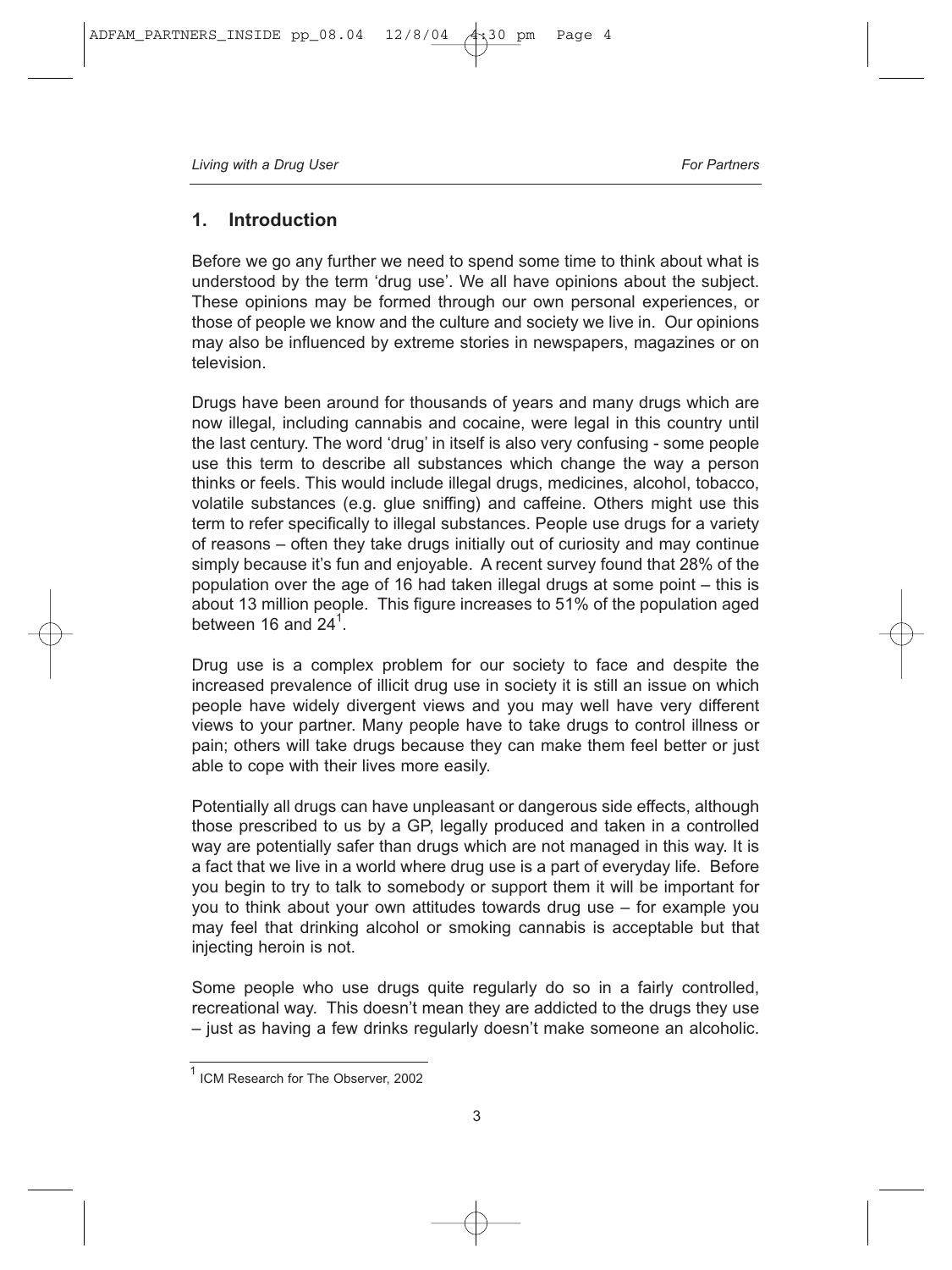Recreational drug users tend to use drugs as their way of having some fun or relaxing. This can be really hard for somebody else to understand as it is easy to focus on the problems drugs can cause but there are also perceived benefits for the user e.g. many drugs are cheaper than alcohol and the 'come down' or 'hang-over' is felt to be not as bad as with alcohol.

It is also important to remember that only a very small number of people who experiment with drugs go on to use them regularly or in a dependent way and most do not come to any harm. The number of people who come to harm as a result of using cigarettes or alcohol, far outweighs the number of people coming to harm as a result of using illegal drugs. This is not intended in any way to diminish your concerns about someone's illicit drug use – but it is important to think through our attitudes towards drug use and how they have been formed.

Some people, albeit a small number, of those who use drugs come to depend on them as a way of coping with life – not just as a way of having some fun. They can start to need the drugs just to feel normal. A dependant drug user may be taking drugs to block out physical or emotional pain or to distance themselves from difficulties they face in their lives e.g. loneliness, family or relationship problems, low self esteem, illness, poverty, housing difficulties or unemployment. For people in this position, drugs can provide a lifestyle, a structure to their lives, a reason for getting out of bed.

It may be that the person you are close to is in this position and you want to know where you can get help and the next section highlights the type of services that are available and how you can access them.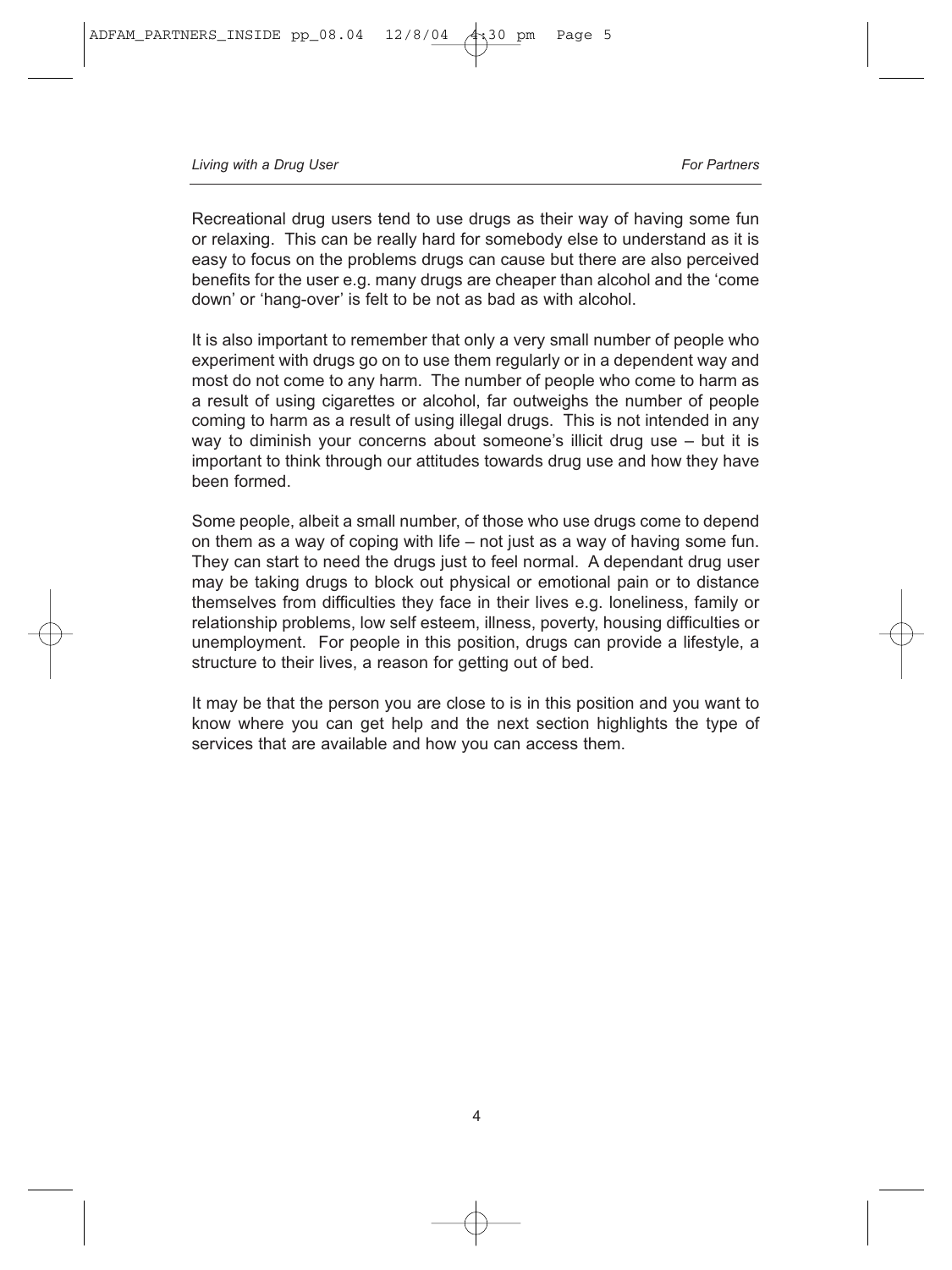## **2. What Support Services are available?**

Coping with drug use can seem an impossible task - but it is one that you and the person you are close to who is using drugs do not have to face alone. There are services available to help you across the country. Some of these can be accessed directly and some you can be referred to by a social services or health care worker. The majority of drug treatment services are free but some may require funding applications to be made – this can usually done by drug treatment workers. Of course, there are also private facilities for which you will have to pay although some of these facilities also accept funded service users.

#### *Drug Services*

Drug services exist across the country. They can offer support to a drug user at any stage, whether they are not ready to think about changing their behaviour but need some advice, or they're at the stage of thinking about cutting down, or they're determined to come off drugs. They provide a wide range of services for users including some, or all, of the following: prescribing, methadone programmes, counselling, help with withdrawal/detox, complimentary therapies such as acupuncture, housing or debt advice, education and training, medical advice, needle exchange facilities, support groups, day programmes, drop in sessions, help to find employment and outreach workers supporting users in the community.

Those who work in drug services understand the difficulties drug users face and will usually be approachable and sympathetic to their needs. They will do their best to offer whatever support they can to your user, but it's important to bear in mind the following:

- there may be long waiting lists for an initial appointment, medication or inclusion in a treatment programme
- many drug services have been set up to support long term adult drug users and may not have the facilities to offer the sort of support a person using drugs such as ecstasy or cannabis might need
- users who have been on treatment programmes but who have not managed to stick to the regime (e.g. those on methadone programmes whose urine tests have tested positive for the presence of heroin or other drugs) may have to go to the bottom of the waiting list before they can join such programmes again and, in some cases, they may no longer be considered suitable for such programmes.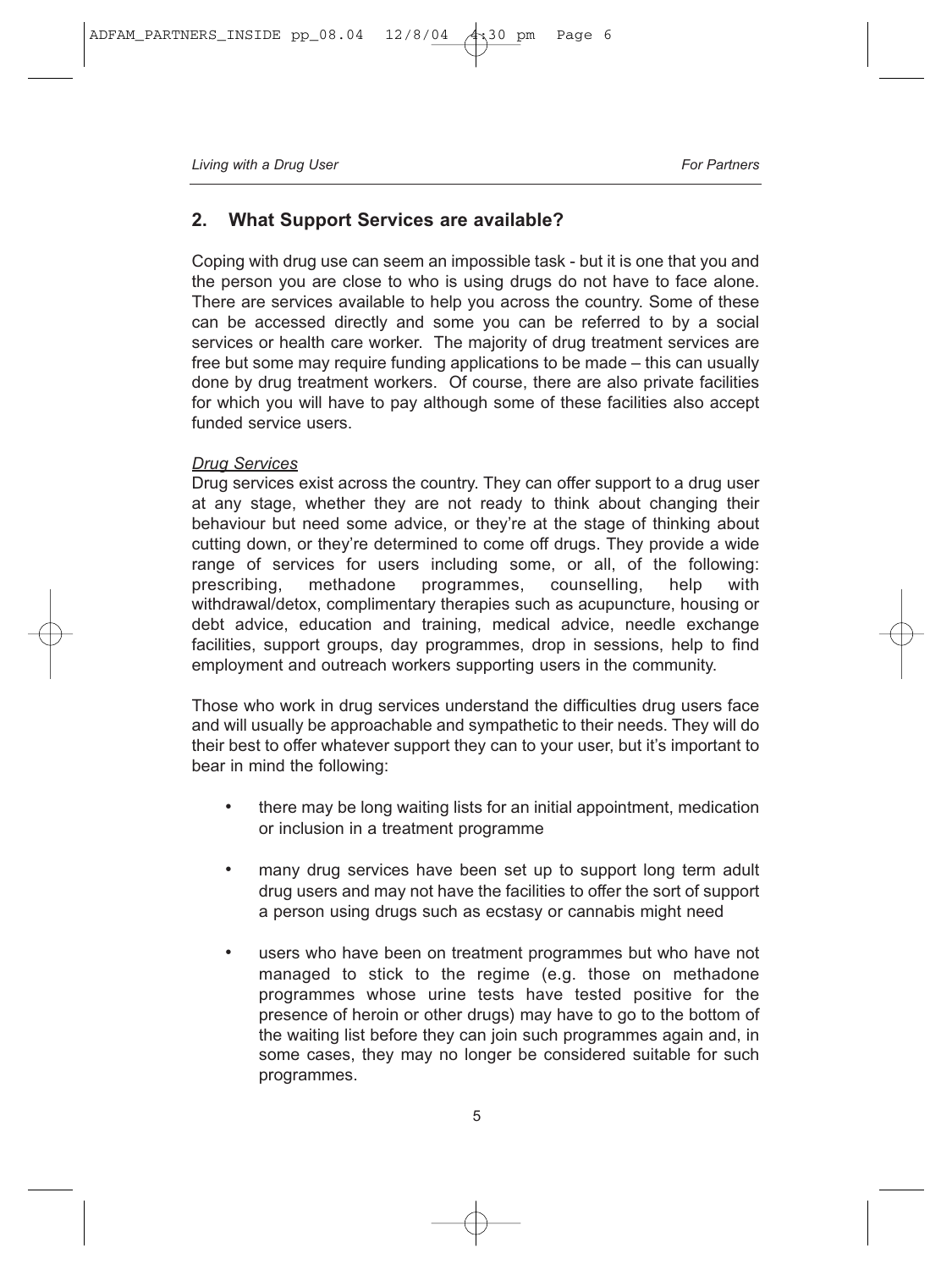In spite of these limitations however, contact with a drug service can provide a lifeline for many users and having a relationship with a drugs worker can be very valuable for a user at any stage. You can find out where the local services are to you by calling the National Drugs Helpline or visiting their website.

Many partners have found it very difficult when they've discovered that they will not be very involved in their partner's treatment or that there is very little in terms of support for themselves available from a drug service. It's important to remember though, that these services have been set up to treat the user's needs as their priority. In order for trust to build up between them and your partner, they need to guarantee confidentiality so that your partner can feel safe enough to explore all their problems. In just the same way that your partner's needs have an impact on you, your needs have an impact on them and, like you, they might need outside support to look at these issues. So having separate support/counselling for both of you could be helpful.

#### *Counselling Services*

For many people, coming off drugs successfully will mean that they will need to sort out other underlying issues in their life that might have contributed to their drug use. Many drug services will be able to provide some level of practical support and counselling to users, but it could be helpful for a user to consider having other counselling especially if they have a lot of difficulties to come to terms with. Bear in mind however, that people need to be stable and ready to work on themselves for counselling to be appropriate. Also, counsellors will not necessarily be specialists in dealing with drug problems so, if a user has a severe drug problem, they may not be able to help until the user is more stable.

If your partner would like counselling, they could speak to their GP as they can sometimes arrange counselling sessions. (They don't have to mention their drug use, they could just say that they're finding it difficult to cope and would like to see a counsellor if possible.) Adults (those aged over 25) can also find out about counselling services in their area through the British Association for Counselling and Youth Access can provide details of counselling services for those under 25.

#### *Residential Rehabilitation Centres*

These services provide a supportive environment in which people whose lives have become chaotic and unstable as a result of drug problems can learn how to cope with life without drugs. Rehabilitation centres have a variety of approaches for helping and supporting people, so it's important for a user to become informed about the services on offer, in order to decide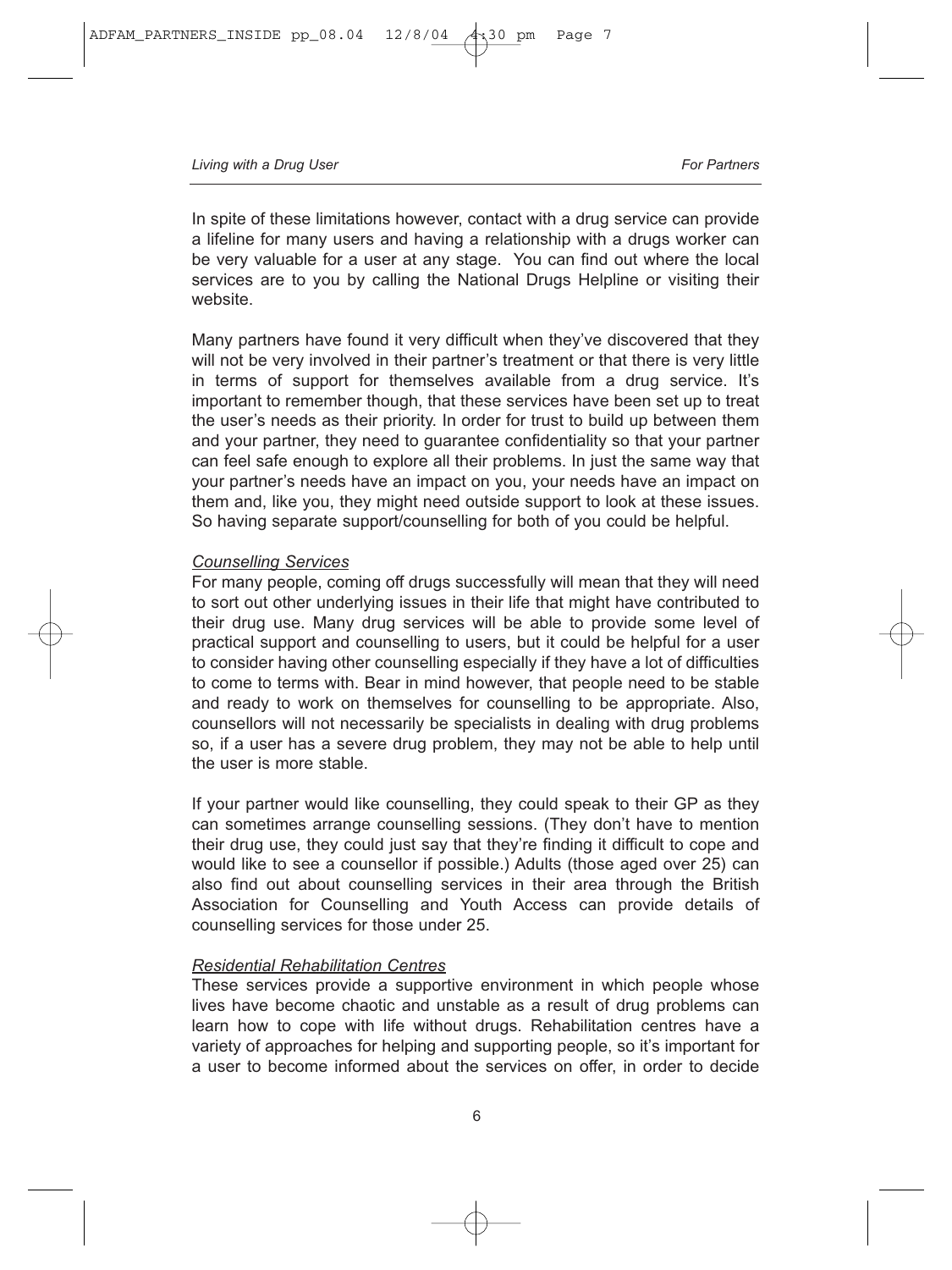what approach they might feel most comfortable with. However, many local authorities have contracts with specific centres, so the amount of choice a user has may be limited.

Anybody considering going into a rehabilitation centre will need to think about the following:

- In most cases people need to be drug free before entering
- places at rehab are expensive and funding for a place needs to be arranged in advance. To obtain funding for a place users will need to be assessed for need via Social Services and this funding is very limited so there can be very long waiting lists for funded places.
- a user will be required to go for an interview at a centre to see if they are suitable for the programme being offered. There is often a gap between being accepted on and starting the actual programme so the process of getting into rehab can be lengthy.

It can also be very helpful for a user to talk with their local drug service about going to rehab because they will be able to help with the process of being assessed for funding etc. Local drug services may also be able to provide similar services to those on offer at rehab within the community.

#### *Self Help Groups*

Organisations such as Narcotics Anonymous (NA) or Cocaine Anonymous (CA) also hold meetings around the country for users to attend for ongoing support. These services were set up by ex-users themselves, to help other users and some people have found attending these meetings to be really useful in helping them cope.

#### *Support Services for You*

As well as seeking support for your user it is also important to consider your needs and there are services available for you as well.

Anita rang up about her partner, Tom. He had recently come out of prison. He'd always dabbled with drugs but Anita had just found out that he'd started using heroin while inside.

*"I was just so angry with him. I'd been managing on my own, visiting him every week even though the prison was miles away, looking after the kids etc, because I knew he'd be out in four months and everything could get back to normal then; He moaned about being inside but it wasn't exactly a party for*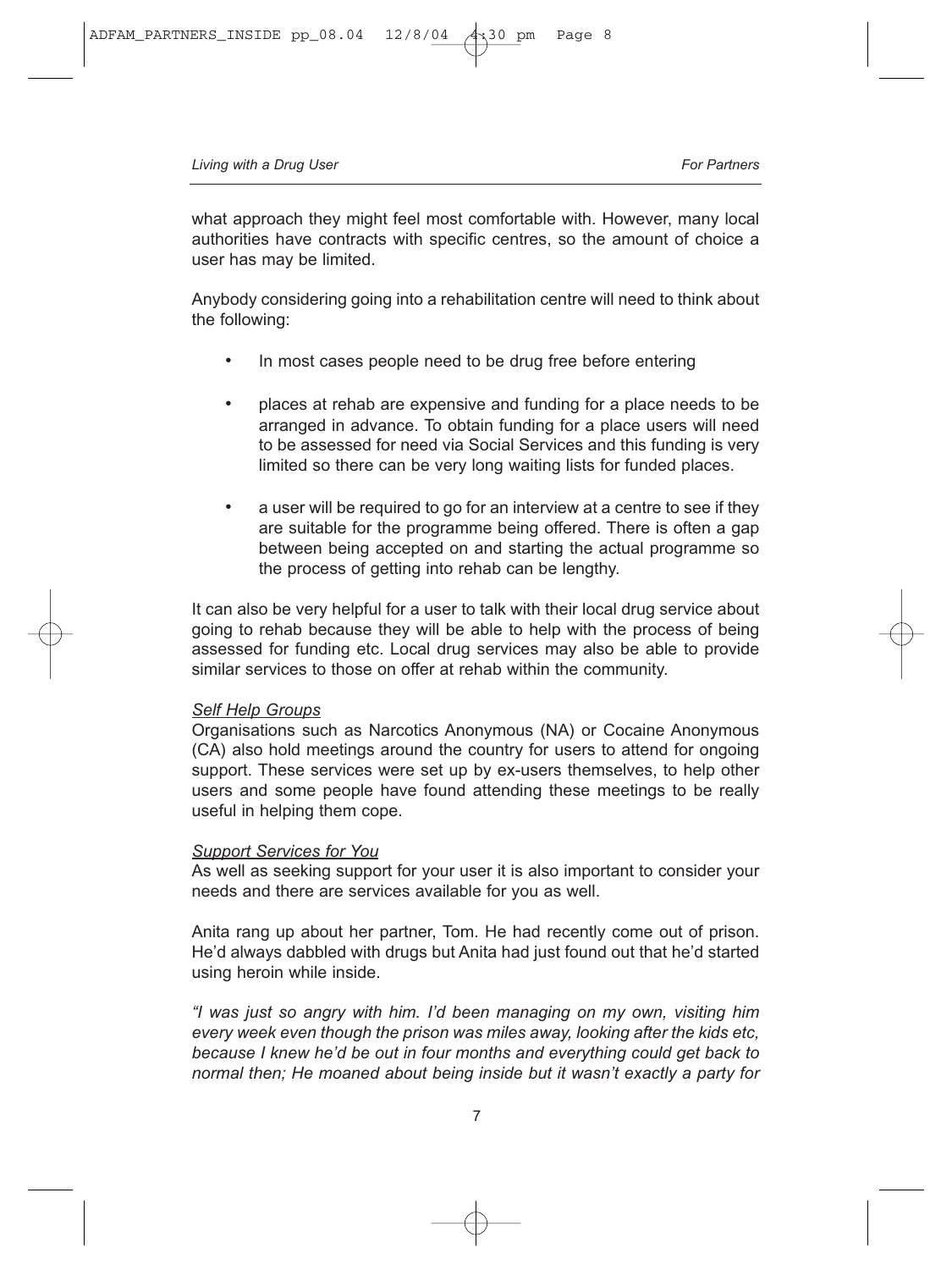*me on the outside either - and now things can't get back to normal because he's hooked on heroin! We went along to a drug service together but I left feeling absolutely furious because all the drug worker seemed to want to focus on was how I could support Tom. It's not that I don't want to support him but I had all these feelings stored up inside me so I couldn't just flip a switch and be able to think only of what I could do to help him. I needed help myself and instead I was made to feel like I was part of the problem."* 

Getting outside support for yourself means that you can have time to consider your own feelings and needs and put them first for a change. Although there are not as many services available for the friends and families of drug users as there are for users there is support out there, some drug services offer support to family members but there are also specific support services just for families and friends. Many of these have been set up and continue to be run by people with first hand experience of dealing with somebody else's drug use. Some offer support over a telephone helpline and others run family support groups – you can find a list of the services in your area on the Adfam website.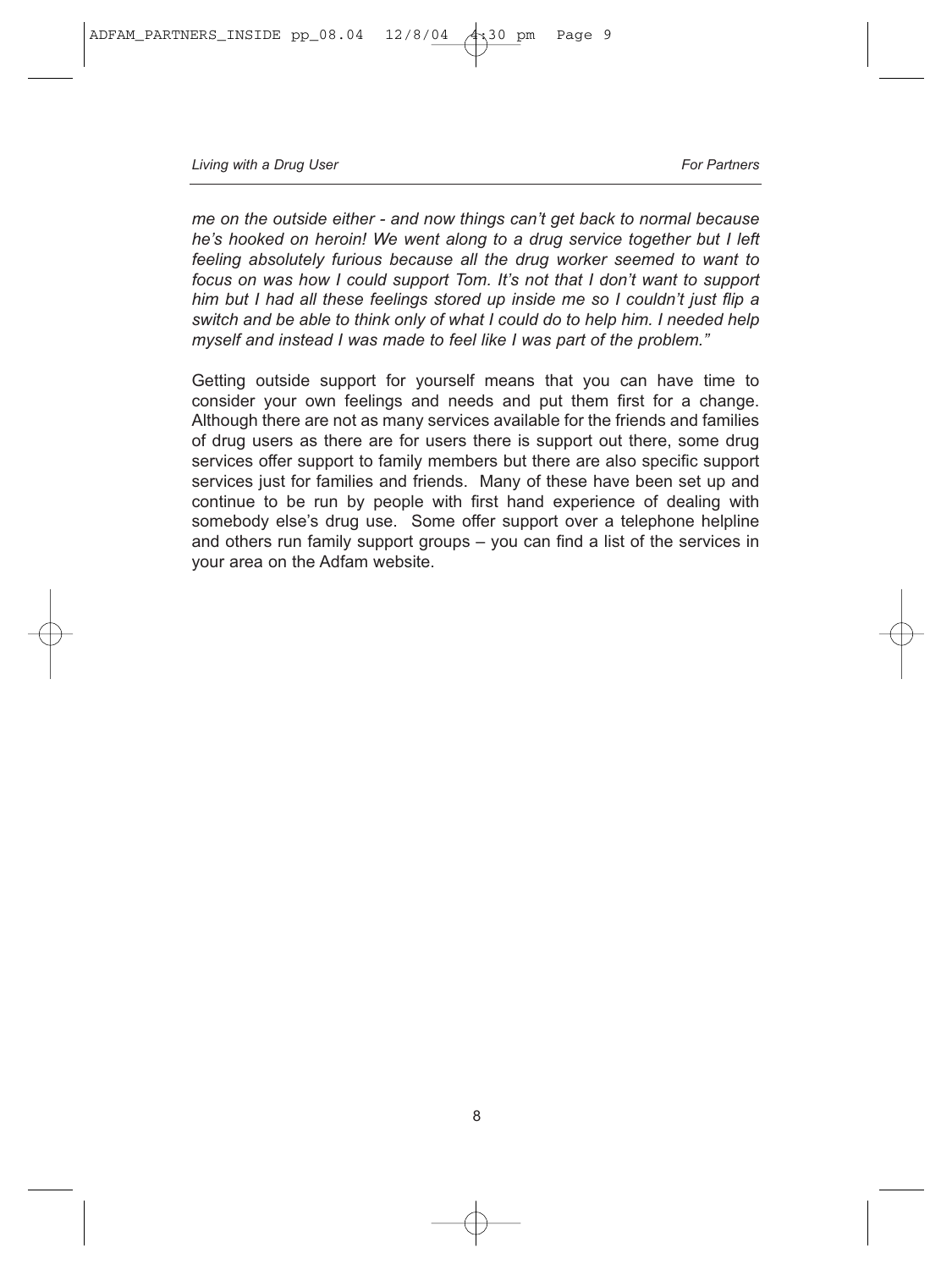## **3. What about me and my needs?**

A great many people in the world lead productive lives whilst still regularly using drugs be it cigarettes, alcohol or cannabis. Although it is understandable that you may be unhappy about your partner's choice of lifestyle, there is no formula which can be applied to make someone stop using drugs. It's important to let your partner know how you feel about their continuing to use drugs and to see what, if any, room there is for compromise in your situation if you are to continue to see them or live together for the time being. You may need to decide whether you are willing to accept your partner's choices or not and this may ultimately come down to you thinking about whether you wish to continue with the relationship or not.

If you do not feel ready to make this decision yet, then it could be helpful to put your energy into thinking about how your living situation can be made more bearable. What sort of changes need to be made to the situation in order for you to be able to continue to be with each other? Can you talk with each other about what you both see are the problems and how they could be sorted out?

It is worth thinking first about how you have been communicating with each other. It is very easy to get into the habit of shouting at each other and making threats. When we're angry or upset it's often difficult to do more than just focus on expressing our feelings. Obviously you need to let your partner know how you're feeling about the situation, but sometimes it's difficult to do any more than that in the heat of the moment. What do you feel are the issues that need to be sorted out? What do you need from your partner? What do they need from you? These are the things that we often never get around to talking about when we're feeling emotional, especially if our feelings are rebuffed because then we can end up never getting past how we're feeling.

Sue said of her relationship with Matt,

*"I was so sick of talking about what seemed to be the same old things. I thought that I was being very clear about what I saw were the problems -why does he get so stoned all the time? Why was he never at home? Why did he have no consideration for my feelings? It wasn't until I was talking to somebody and I was asked how Matt's behaviour was really affecting me, that I realised how long it had been since we'd actually talked to each other about what our problems really were. I sobbed my heart out for a good 15 minutes and told the counsellor that I was so tired of the whole situation that I guess I'd given up on Matt and just used to shout at him for being such a*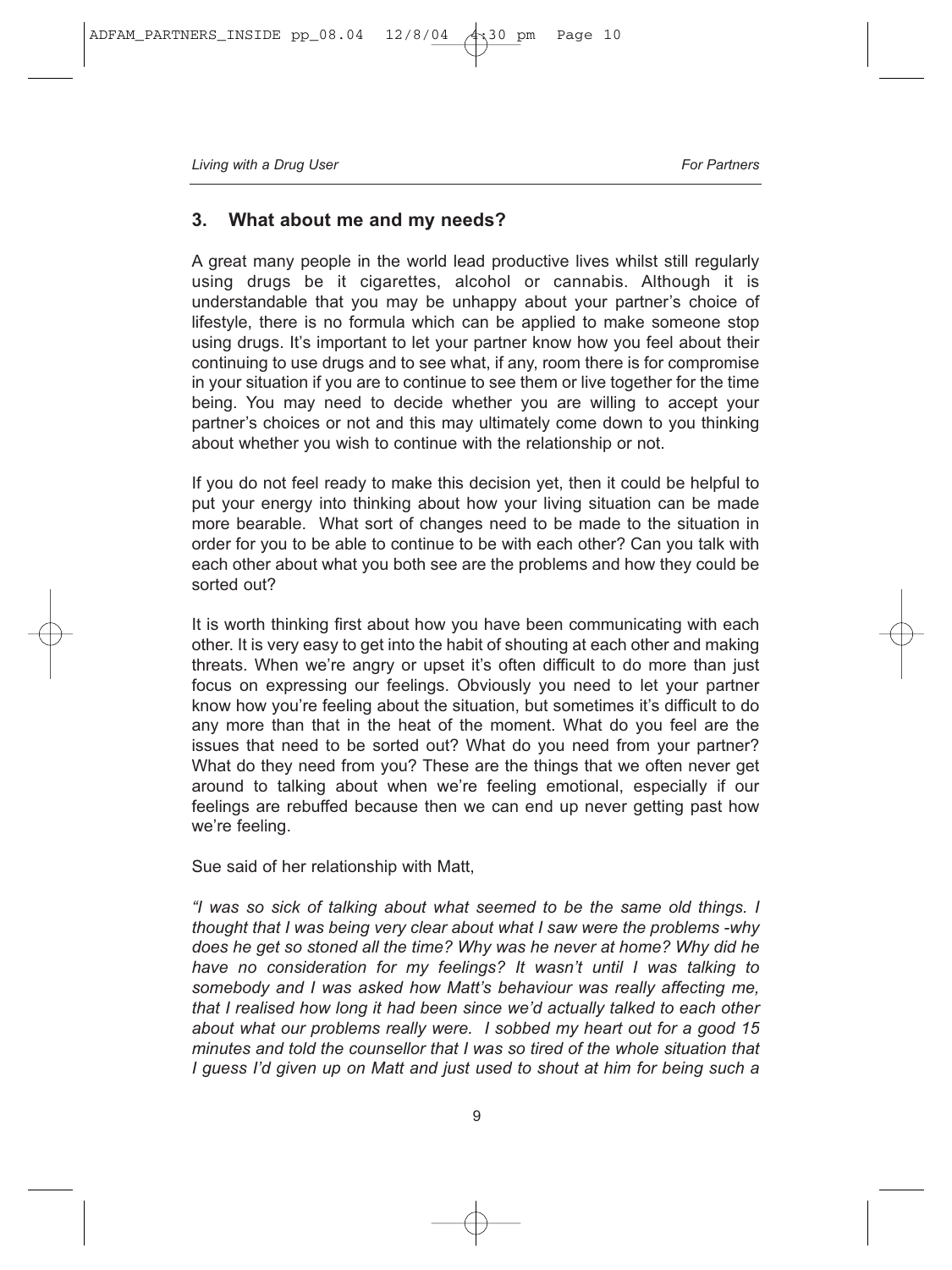*waster and then he'd get really defensive and storm off. When I did finally manage to talk calmly with Matt he said that he knew deep down his drug use wasn't making things any better but that there were other issues we really needed to talk about and sort out."* 

Try not to make sweeping statements about your partner's behaviour or simply focus on the drug use. Be specific about how their behaviour affects you, regardless of what's causing their behaviour: how does their unreliability, their moods, lack of money affect you (and possibly your children)? Think about what problems their actual behaviour causes for you. Try also, to encourage your partner to talk with you about what they see are the problems. It may also be worth thinking through what the good/bad things are that may happen if your partner continues to use drugs and discuss your answers with your partner as a way of flagging up some of the problems you face as a result of their behaviour.

Remember this conversation may be painful for both of you, but acknowledging what the problems actually are is the first step towards being able to solve them. You could write your thoughts and feelings down in a letter if you're worried about having such a conversation. If so, try to ask questions in the letter which will encourage your partner to join in with getting things out in the open. You could leave the letter for them to read in their own time and ask them about how they felt about what you said later, or you could ask them to read it while you're there with them.

If you manage to identify what you both see are the actual problems, try to discuss between you how you might go about sorting them out. Remember that within every relationship there are often some big problems and some ongoing irritations (which can become big problems if they're not addressed). Don't expect to be able to sort everything out at once; you will need to decide between you what are the most important things in the short and longer term and how you can both work on them.

Gary rang Adfam in desperation because his partner, Michael, had been taking speed for over a year.

*"Whenever I tried to talk to Michael about his drug use, he would say that he had it under control, that it wasn't a problem and then walk away. The person at Adfam asked me to talk through how our conversations would go and I realised that all I ever seemed to focus on was the drug use, not how I was affected by it or why Michael might be doing it. I decided to try and change the way I talked about our situation and next time I asked him why he had got more and more into drugs. Michael told me about feeling depressed because he was unemployed and bored and how the drugs had become a way to pass the time and make himself feel better. I realised that I'd been*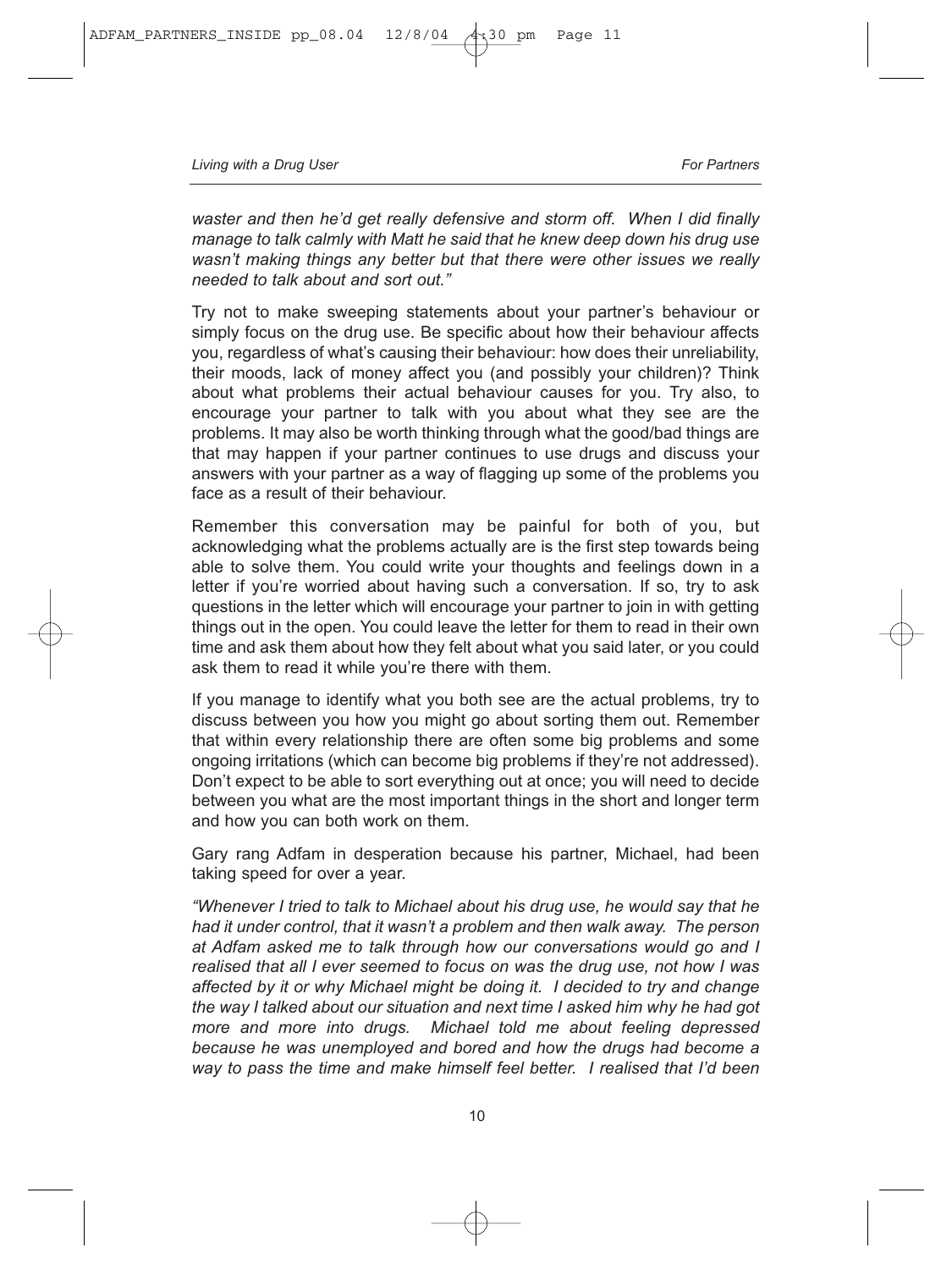*banging on about him getting help for his drug use when perhaps what he needed more was help to make his life more satisfying. He said he also felt ashamed that I was earning all the money for us to live on which made him angry at me. I was fed up with him always being out of it so we never seemed to have any decent time together and I guess I also felt frustrated that I couldn't see how I could help him and was probably taking that frustration out on him. Once we were able to really talk about the problems we were facing it was so much easier to look at how we could sort them out."*

If your partner is willing to take responsibility for sorting out their part in some of your other problems, could you accept their drug use for the time being? What else could you ask of your partner in return for your being willing to accept their drug use for now?

Mary said about her relationship with Alan:

*"We've always sorted our own problems out as a family but his drug use was something that we kept fighting about and never got anywhere. I was nervous about seeing a counsellor but, once I met her, it was a tremendous relief not to feel like I was treading on broken glass all the time, that I could say whatever I felt like without having to be careful of my words. It was great just to have the time to think about myself. Alan didn't like the idea of counselling at first but, one day, I told him that unless he went to see somebody to try and sort himself out that I would have to leave him. I hated giving him an ultimatum like that but things had got so bad I felt I had no other choice. We sort of avoided each other for a while but gradually he found it helpful to talk about things in his life that he was finding difficult and we started to find a way of supporting each other. Beforehand, it just felt like I had three children instead of two to look after, now I feel like I'm getting my husband back bit by bit."* 

If you want to spend more time together, how could this be achieved? What would both of you need to do to make this possible? Would they need to be less under the influence of drugs, would you need to make some time to do things together? If you've not wanted to spend time with them, what has got in the way to make you not want to be around them and how could these things be resolved? If you have very different interests, is there anything you have in common that you could do together?

If you find it difficult to trust each other, has trust broken down simply as a result of drug-related behaviour or have other difficulties in your relationship contributed to a lack of trust between you? It could help to start telling each other about why you feel you can't trust each other and to look at how you can help each other rebuild trust between you.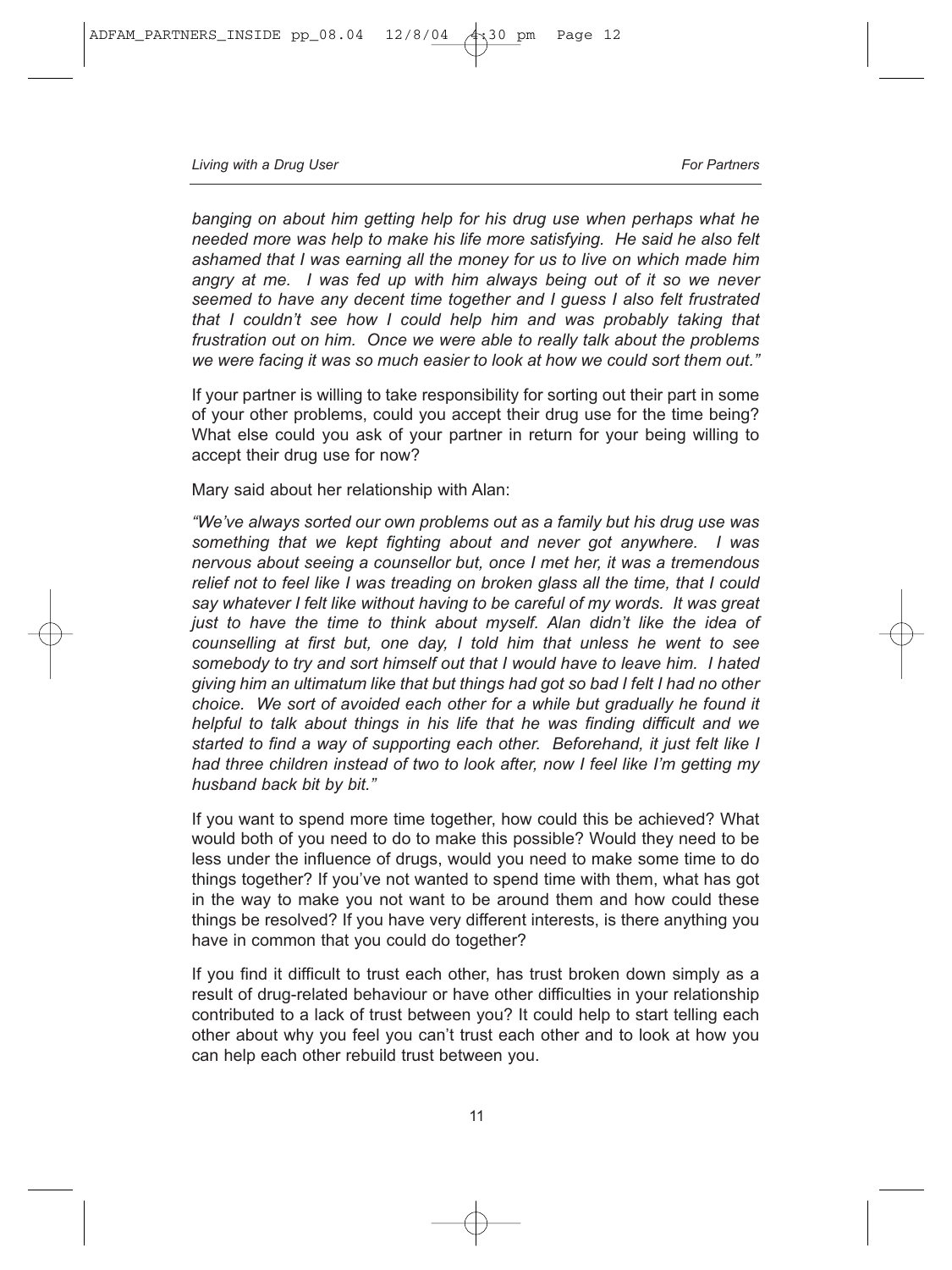Unfortunately, your partner may not be willing to make any changes to their lifestyle or behaviour. If this is the case, you'll need to think very carefully how you're going to cope and about your reasons for staying in such a relationship. You will have to work out for yourself what you are prepared to live with, what will have to change for you to feel it's worth staying with your partner and how long you can wait for these changes to take place. Your partner may have a lot of work to do to sort themselves out which could take a long time and you may have to think carefully about whether you can wait for them to do this. Sometimes relationships may end because people need things that their partner is not able to provide rather than because people no longer care about each other. Even if you really want the relationship to work out, it is important to consider all your needs, whether they can be met through your relationship and, if not, how else your own needs could be met.

The effects of being in a relationship with someone who is using drugs can be so overwhelming that it's hard to think about anything else, but your quality of life matters too. It's very important that you allow some time for yourself - there is more to your life than just being someone's partner or, if you have children, being a mother or father. You might see your role as looking after others but who looks after you?

Your life can be so disrupted by the presence of drugs, that you can't stop talking or thinking about anything else. But your needs are important and if you don't think about your needs, the presence of drugs in your relationship could make you unwell – not just your partner. Is there someone else who can take over things or can things look after themselves for a short while? Even having a long soak in the bath could help reduce some of your stress.

Are there any activities that you used to enjoy but have let slip, like going to an evening class, that you can work back into your life even just occasionally? Spending a little money on something for yourself (even if it's only a bar of chocolate) is just as important - if not more important - than getting something for your partner or others in your family. Things that pamper you can help give you strength to carry on. They are not just silly little extras. All of us need to treat ourselves now and then as incentives to keep going.

Sometimes your partner's behaviour may causes problems that cannot be ignored because they have a direct impact on you.

#### *What about moneyproblems?*

Many of the people we speak to say that all the money coming into the house is going on drugs. How is this happening? -Is it because your partner is the one who brings in the money and you never actually see any of it or is it because your partner is stealing from you or are you handing it over to them?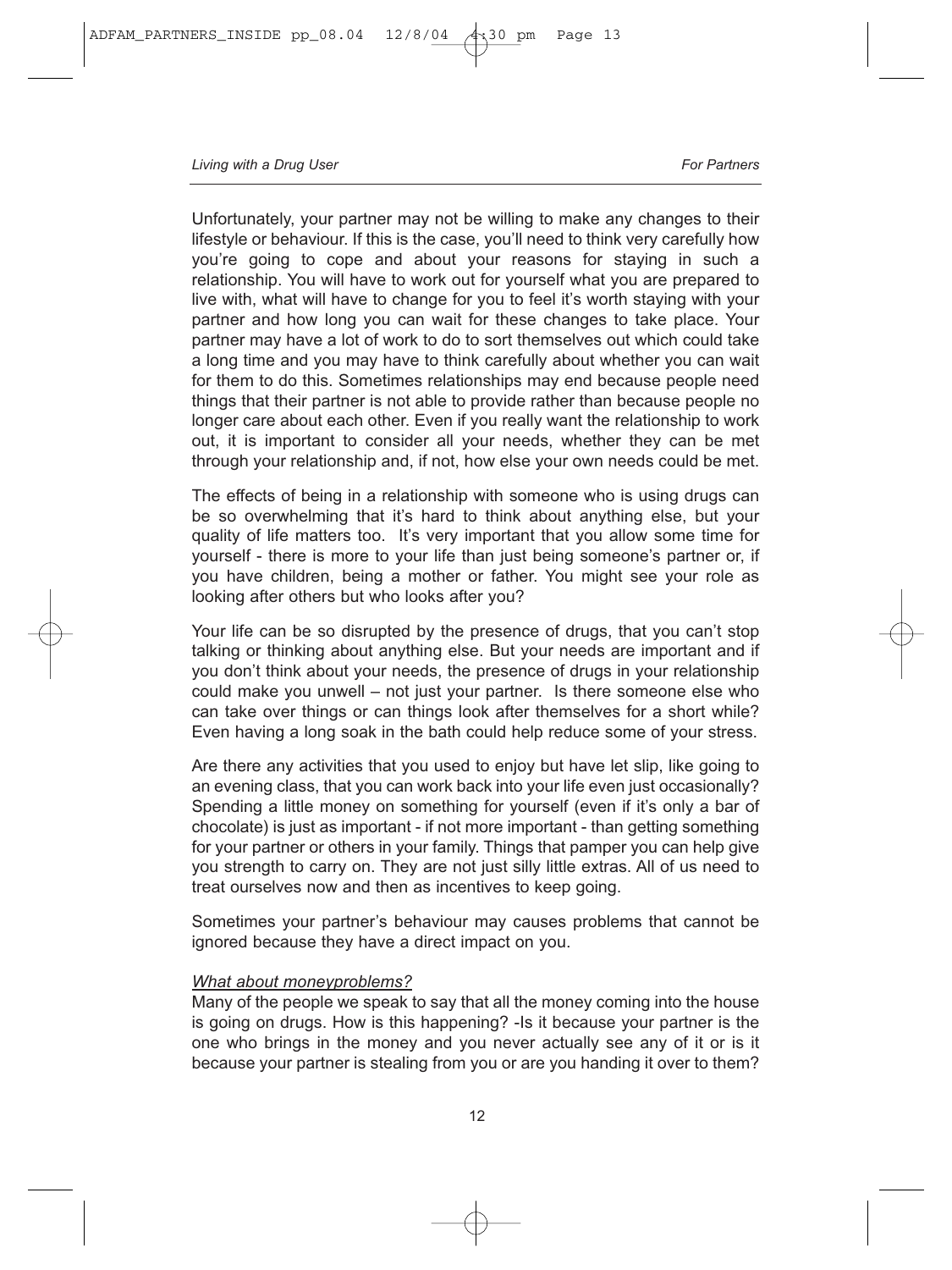Unfortunately, you'll have to make decisions about whether things can continue this way. There's no easy way around this. You'll need to talk to your partner and/or find some way of having access to some money.

- Perhaps you might be able to earn some money for yourself if you're not already doing so. If you do this you should insist that this money is spent on the home or what you (or your children) need.
- If your family are in receipt of benefits how is this money being spent? If you're not getting to see any of this money you will need to think about how this can be changed. Can you ask your partner or do you need some advice about how to sort this out? Your local Citizens' Advice Bureau may well be able to help.

We hear of many situations where people have given money to their partner as a way of keeping them out of trouble. It's easy to get sucked into supporting someone's habit for the best of reasons. Doing this, however, can often just help them to continue taking drugs and leaves you having to cope with the consequences of their continued drug use - so nothing changes. If someone is determined to keep using drugs it's their choice. We can't make them stop, but we can stop allowing ourselves to be affected by the choices they are making by making some choices ourselves.

Sharon said of Mark,

*"I was so scared that he would end up in jail that I ended up taking extra weekend work to get the money for the drugs. In the end I began to realise that I had no life at all and that maybe all I was doing was helping him to keep on taking drugs. So I started using the money I was making to spend on me and the kids. I stopped making it easy for him to continue using".* 

Although it is understandable that you may wish to prevent your partner from resorting to crime or ending up in jail, you could inadvertently be making it easier for them just to keep on taking drugs rather than change their behaviour. Sometimes it is only when a user starts to feel some of the negative consequences of their behaviour that they finally consider changing it. If you keep on providing money to fund their drug use you may be postponing the time when they consider sorting out their drug use. The time may also come when you cannot provide enough money to fund their use and what happens then?

Many people who use drugs can get into debt through trying to finance their drug use. It might be possible for your partner to arrange to pay their debts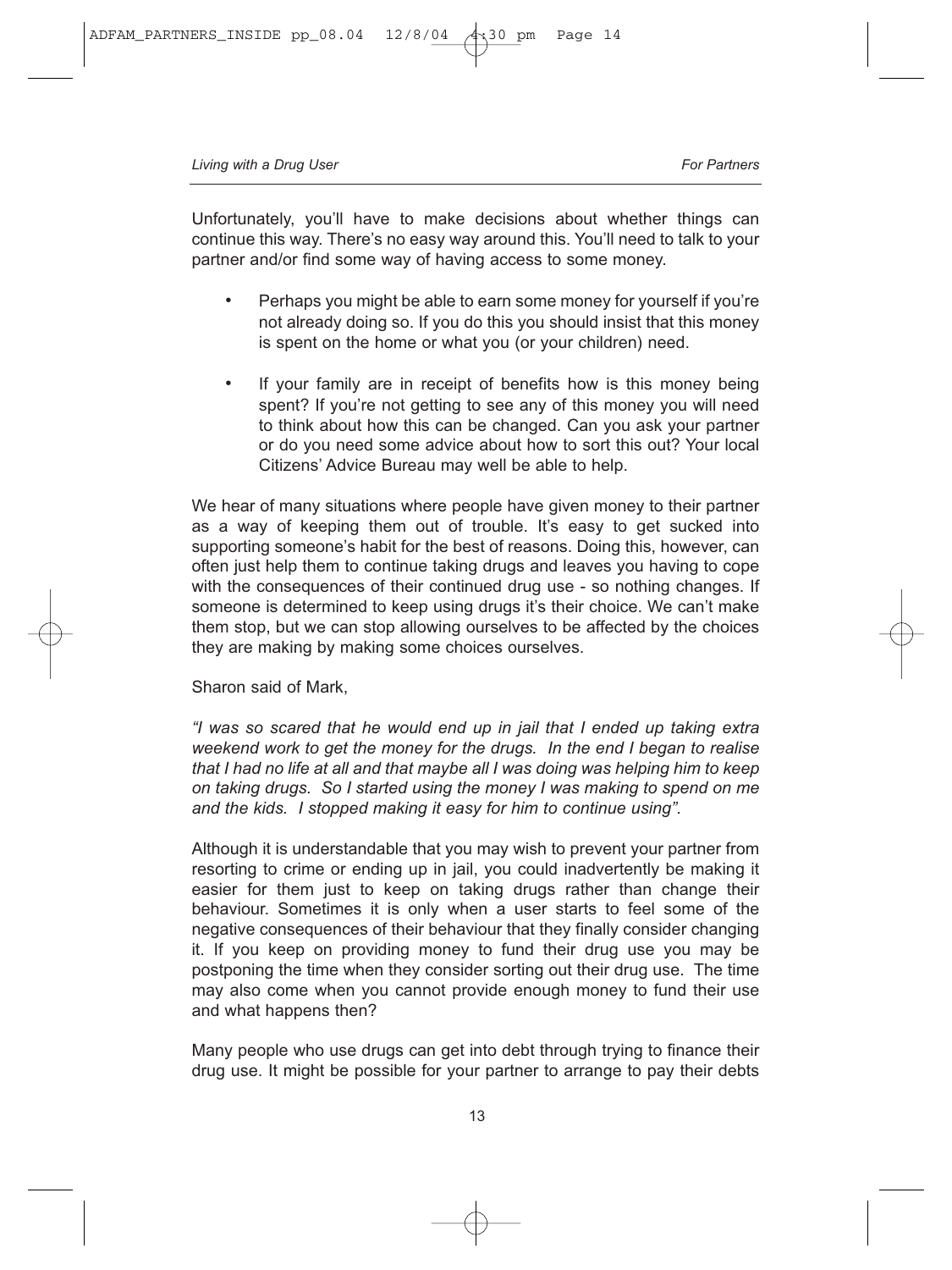back in instalments as the person owed money will most likely prefer to get some back rather than none at all. Sometimes a drug user can end up owing large sums of money to drug dealers and pressure can be put on you to pay these debts. This situation can be especially difficult if threats are made to harm your partner or you, but unfortunately, there are no easy answers to this situation. If you are being threatened, then it will be important to inform the police.

#### *What about theft?*

You may be in a situation where money or property is going missing from your home. Some partners have told us that they believe that it's better that their property is going missing rather than other people's, but if their behaviour has got to the stage where they're stealing to finance their lifestyle, they may use up all your resources and then move on to other people's anyway. If you replace things, only to have them stolen again, are you sending a message to your partner that you are a never-ending supply of money to finance their lifestyle? It's important that you find a way of making it clear that you won't accept this behaviour - even if that means getting outside help involved.

#### *What about children?*

If you have children there may be many things that you are worried about. It may be that you are concerned about your partner leaving their drugs or gear around where your children could get hold of them - if so, can you ask them to keep their equipment out of reach of the children? It may be that they are taking drugs in front of the children - can they be asked to take their drugs in private?

If they won't listen to your concerns and agree to think about your children's safety, you will need to take the responsibility for looking after your children on your own even if this seems unfair. If you are mainly responsible for looking after your children and you need a break, is your partner ever capable of looking after the children for a while?

Would they need to reduce their drug use or would they have to have stopped completely for you to feel they are capable of looking after the children? If you feel that your partner is not able to look after them, perhaps you could try and find someone who can help look after your children e.g. another member of your family or a playgroup or after-school club. Even if it is just for a couple of hours a week it could make a big difference.

Having young children can, in itself, be isolating and this may be especially so if you have concerns about family or friends finding out about your partner's drug use.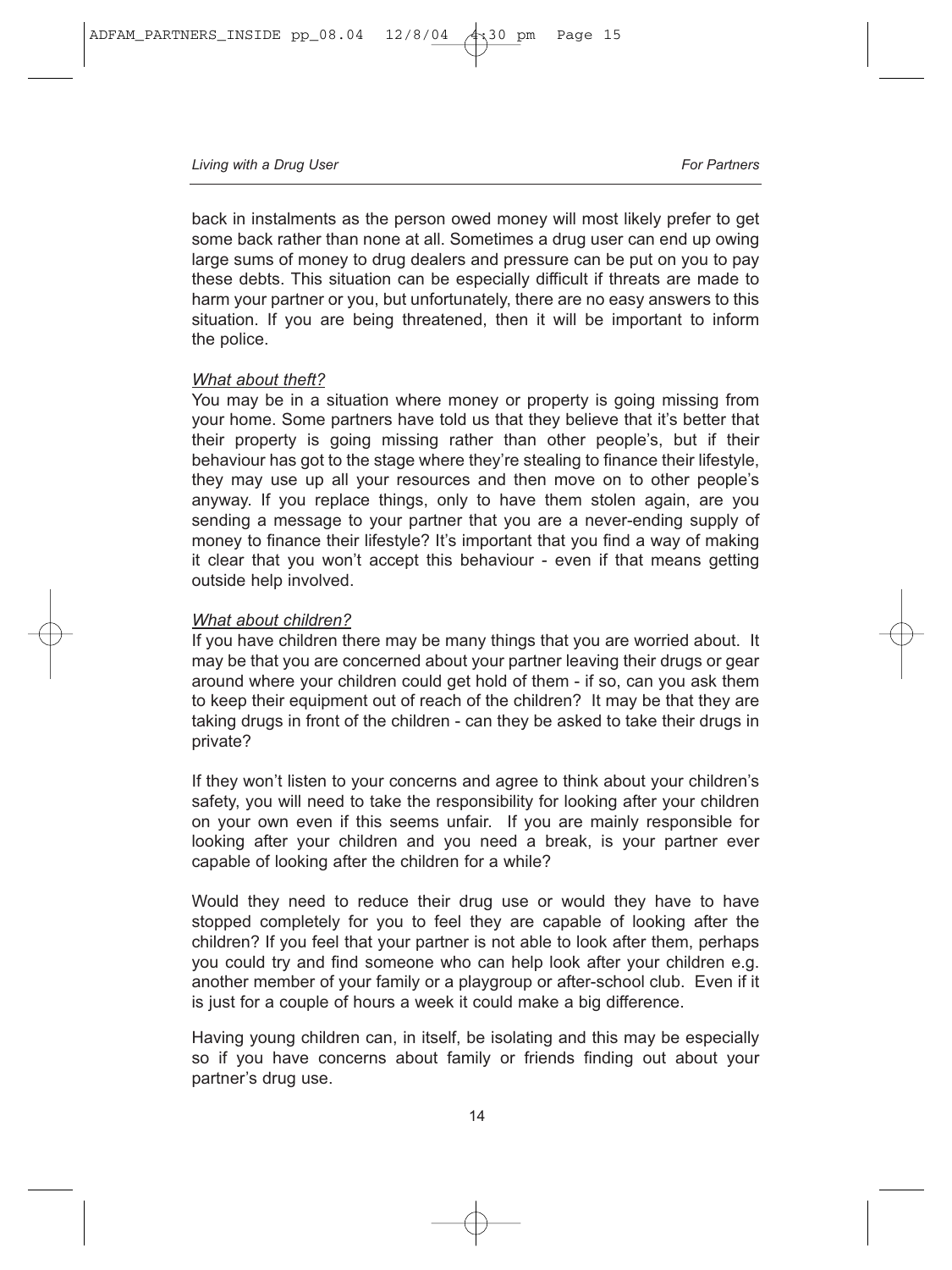You probably feel that it's important for your children to have contact with both parents but is your partner spending time with them when they're not under the influence of drugs or are they always 'stoned'? You might need to think about the quality of that contact. It might also be helpful to let your children know that their mother or father is not well.

Perhaps the fact that your partner is a drug user has put them off seeking support because of fears that the family will be split up? Maybe such fears have made you hesitate to seek support too? Remember that a person seeking help before things have got out of hand will be seen as acting much more responsibly than a parent who puts off seeking help because of such fears. Drug use in itself is not enough reason for a child to be removed from a family.

If you're afraid your partner will leave if you make any demands on them, can you honestly say to yourself that you will accept any behaviour as long as they stay with you? Contemplating being on your own might be a very frightening step, but there may come a time when you'll need to ask yourself what you're really getting out of this relationship if your partner has so little consideration for you.

#### *What about sex?*

Drug use may affect your partner physically in many ways. Some drugs may make people have a bigger sexual appetite, some may make them go off sex altogether. Your partner's behaviour may make your sexual appetite disappear altogether too! It's important that you talk about this with each other. If they've made you angry/depressed/exhausted and you're not in the mood, it's important for you to explain why even if it feels obvious to you.

Maria rang the helpline about her partner, Manny:

*"Manny used to make me so mad. I'd be tense all the time worrying about things. He'd disappear off and I would be scared he'd topped himself. Then he'd come in and want to go to bed. It seemed so obvious to me why I wouldn't be in the mood but I think he felt I was trying to punish him by not having sex. I suppose he wasn't able to understand what l was feeling and I'd never have the energy to talk about this. We'd just end up shouting at each other. Now, if he annoys me, I've taken to writing him a note telling him exactly how I'm feeling..."* 

If you're being forced to have sex against your will, it could really help you to get some support. The Women's Aid Helpline or Male Advice Line can help.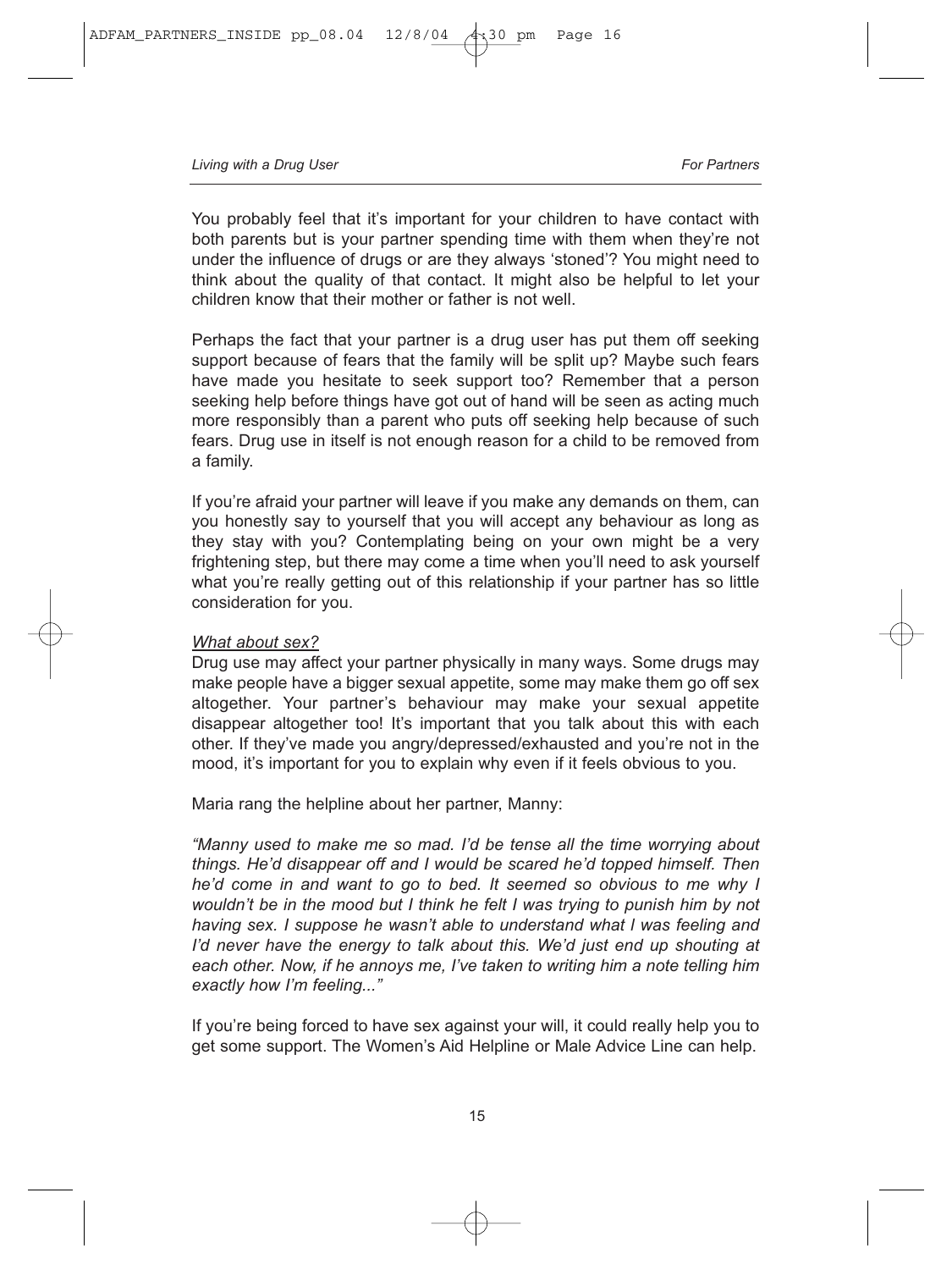If your partner injects drugs and shares their equipment they could be at risk of catching diseases including HIV and hepatitis and potentially passing them on to you if you have unprotected sex with them. You should always practice safe sex e.g. use a barrier method of contraception, such as a condom. If you're concerned about HIV/AIDS or want more information, it may be useful to ring the National Aids Helpline or the Terrence Higgins Trust.

#### *What about violence?*

Sadly, many of the people Adfam work with are concerned about their partner's violent or destructive behaviour. Many people make allowances for such behaviour because they see it as being as a result of the user suffering or being ill. However, if their behaviour is threatening your safety or other members of the family then it is vital that you find a way of showing that this is unacceptable. You have rights too, especially the right to be safe in your own home. If such behaviour continues, you must put your and other family members' safety first. This may mean either having to get your partner to leave home, or you having to leave yourself. If asking them to leave has not worked or you are frightened about how they will react then you must get help. This could be from another family member, friend or even the police or social services.

If your partner has been violent in the past and you have accepted such behaviour, you run the risk of them being violent every time you behave in a way they don't want you to, which won't be any good for you or them in the long run, and you run the risk of being worn out by the situation and possibly seriously hurt.

We know that leaving a relationship is a difficult step to take because, despite everything, you might still be very emotionally involved with your partner. However, you are responsible for making sure that you are safe, and if that means leaving a situation because it's dangerous, you owe it to yourself to put your safety first. That doesn't mean that you have to leave the relationship permanently but you need to be safe first and foremost. Please think about yourself because, if your partner is being violent, they are not thinking about you at all.

#### *Should I still be living with them?*

If your partner's behaviour has become totally out of control and you are not able to ask for some consideration of your needs, then perhaps you should consider whether they should still be living with you or you should still be living with them. Many people have reached this stage but are worried about what will happen to their partner if they have to leave home. These concerns are understandable but your quality of life matters too. If they are determined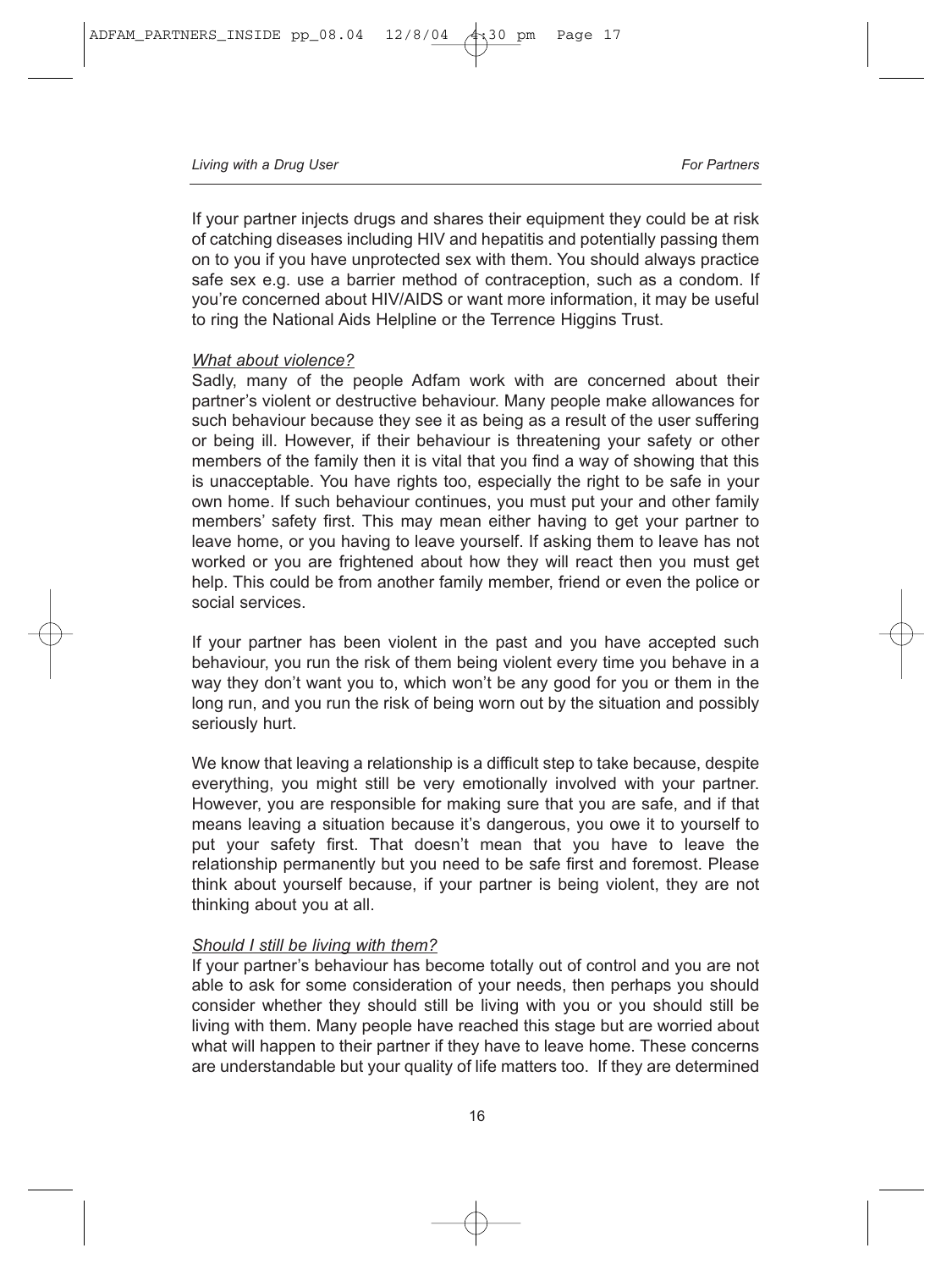to live a certain lifestyle, it doesn't mean that you have to let their actions destroy your life too.

#### Adam said:

*"At first I felt guilty about even thinking about leaving Diane. I was worried she might go off the rails completely and I was really frightened she might die, But then I realised that my staying wasn't making any difference to the situation. In fact, I was starting to suffer from all the stress involved and was taking days off work because I was so tired and my blood pressure went through the roof. It had always seemed selfish to think about me and how I was doing, knowing how low she was, but I finally decided that I couldn't do anything more for her while she was always out of her head. I took our two-year-old daughter, Alison, with me. I worried about her not seeing her Mum but I did not feel that Diane could look after her. I didn't see Diane for a couple of months but I kept in touch with her mother. Diane is still taking drugs but she seems to be trying to sort herself out. She's asking to see Alison now so I hope that's a good sign. To anyone else who is feeling that they have tolerate a situation like mine, please think about yourself as well as worrying about your partner. Your sanity and health is just as important".* 

Deciding whether to leave a relationship or not is never easy, but you should ask yourself what is there for you in staying in a relationship with someone who isn't considering any of your needs or thinking about taking care of you ever? If you choose to leave it doesn't have to be permanently. Your leaving might be what prompts them to think about making changes to their behaviour which could lead to you being more able to consider having a relationship with them again. Being away from a situation that has caused you so much distress could also do you a lot of good and allow you to concentrate more on yourself for a change.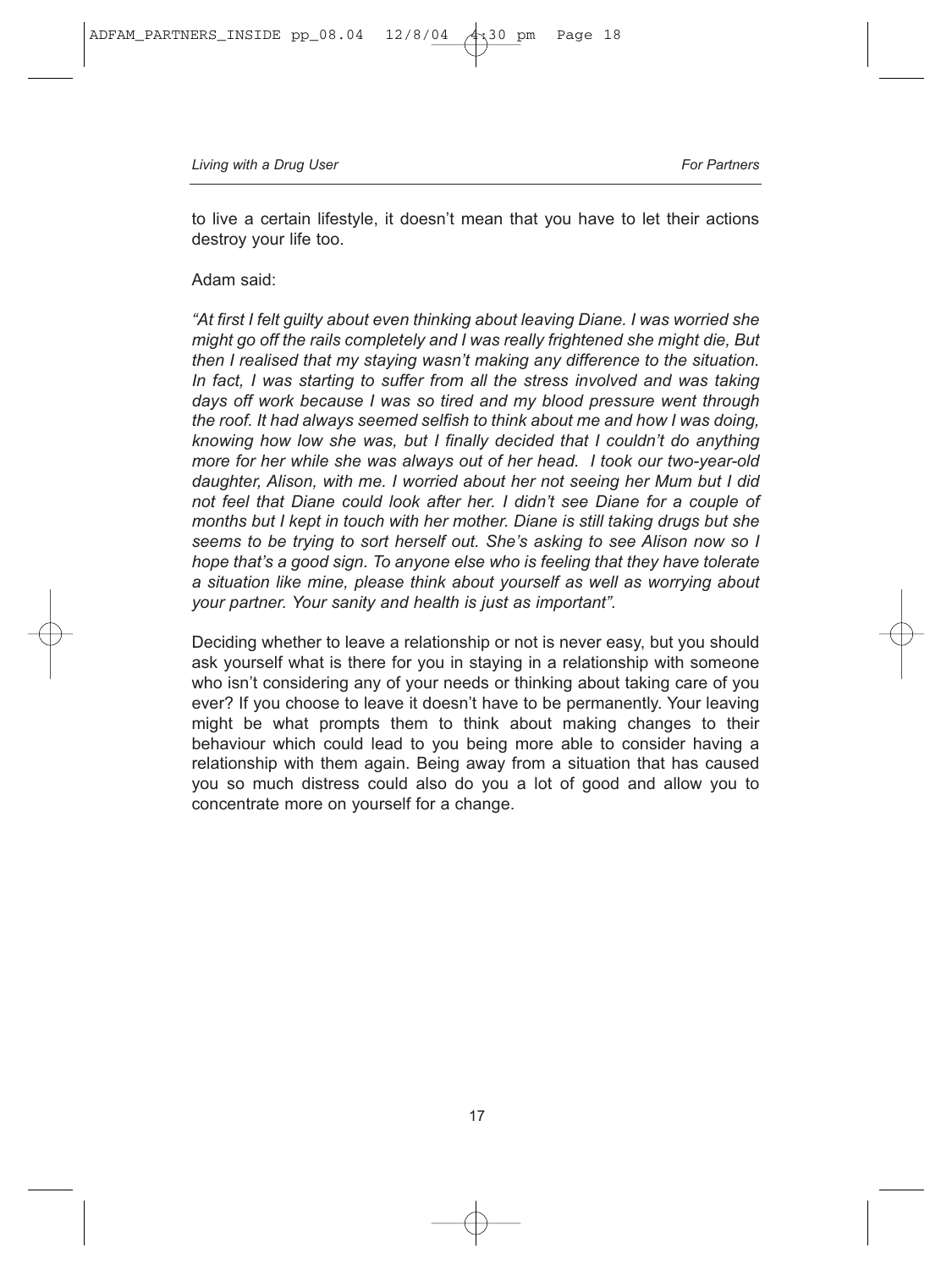## **4. I want to help my partner but how do I go about it?**

If your partner is at the stage where they are looking to stop or change their drug use you may be looking to more information about how you can support them in this and what is involved in coming off or cutting down the use of drugs and how you can both prepare for this change.

Whether your partner needs help to stop or change their drug using behaviour will depend on their own feelings about this and which drugs and how many they have been taking. We mention changing their drug using behaviour as well as stopping as many people may not wish to stop using drugs altogether, even if that is what you desperately want them to do. Remember that any move by your partner to use drugs in a more controlled or safe way is better than continuing as they have before. It is a sign that they are wanting to change, even if it is only gradually. This may be the most they can aim for at this time.

Remember that a user can be given all the help in the world, but, in the end, it will be up to them to find the willpower to stop or reduce their drug use. Think about how it can be for you, for instance, to try and lose weight or give up smoking or something else you enjoy which isn't perhaps very good for you. Those around you can give you all sorts of advice and support, but they can't stop smoking the cigarettes for you. The same will be so for your partner.

Before they actually start to make a change in their drug use it could be very helpful for your partner to think about the following:

#### *What are their reasons for using drugs?*

Answering this question could take some thought, because many people will simply come up with 'because they make me feel good'. Therefore it's important for them to consider carefully all the reasons for their drug use. Remember, the reason that someone starts taking drugs could be only part of the reason why they continue to take them. For example, someone might start to take drugs for fun but they might continue to use them because they are bored, unhappy, depressed or they don't have many other ways of having fun in their life. So their reasons for continuing to take drugs may be both because it's fun, but also because they have some other difficulties that the drugs compensate for.

It may be helpful to list as many reasons as they can think of, as this will help to reveal what they are getting from the drug use. This could then help them work out what needs they might have to meet in other ways if they are to give up or cut down using drugs. It might also help them to identify other issues in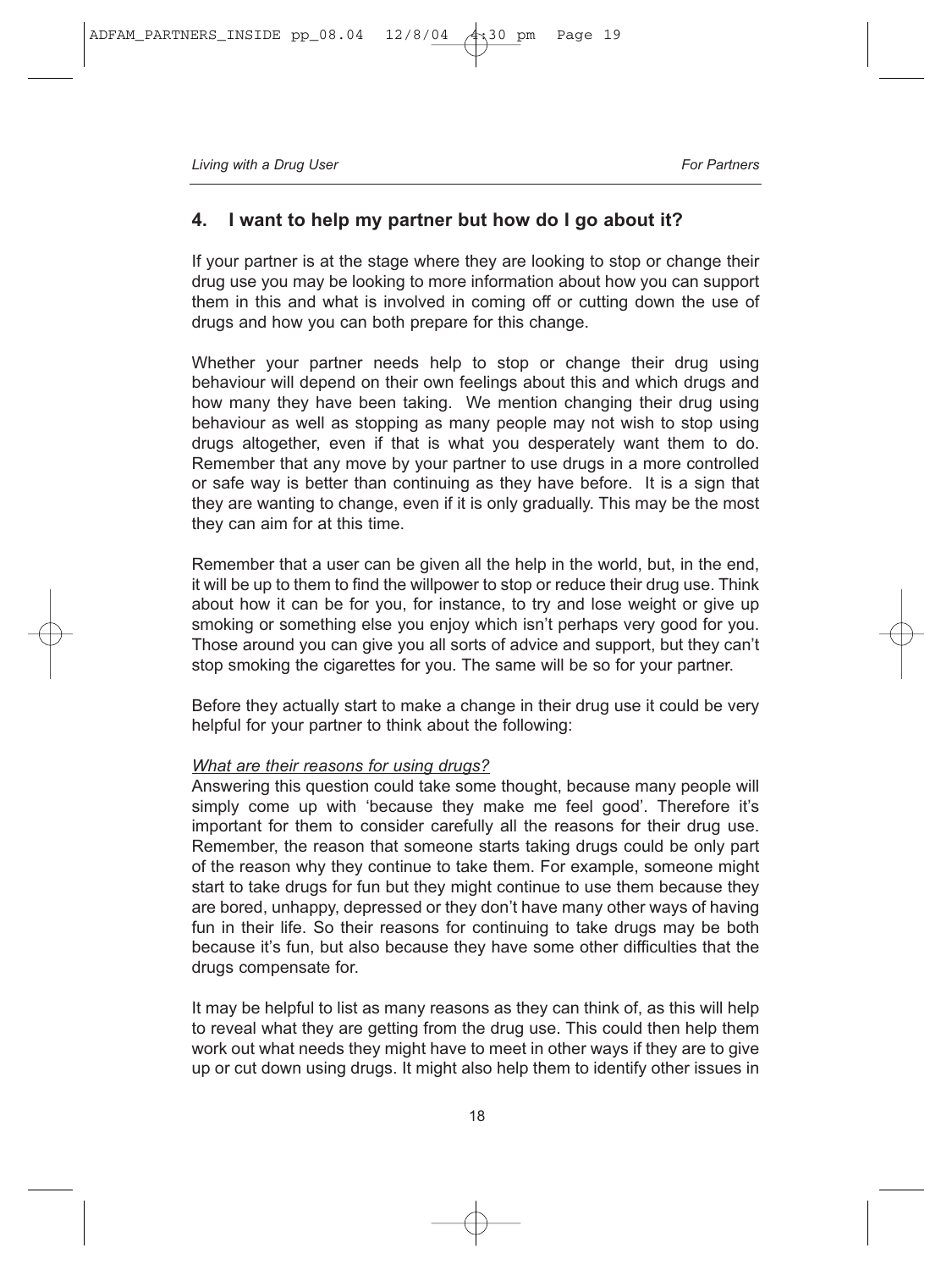their lives which they might need support to deal with. These issues may become especially difficult to cope with while they are reducing or stopping their drug use because they won't have the positive effects of the drugs to help them get by and in many cases they may also have unpleasant withdrawal symptoms to cope with.

#### *What are their reasons for stopping/cutting down at this time?*

For some users a particular crisis is what propels them to consider changing their drug use, for others it may be that they find themselves with no other option, perhaps because there is difficulty in getting a supply of drugs. This can be a positive trigger to change, but it's important to remember that all of us have to be very motivated to maintain changed behaviour. Think about the dieting or stopping smoking examples again. For many people it takes a tremendous effort not to fall back into old bad eating habits or having the odd cigarette.

The danger for all of us is that if we haven't fully prepared ourselves for the struggle, it can become a vicious circle of trying, giving in and then feeling hopeless about trying again because we think we're doomed to failure. We are much more likely to succeed if we have fully prepared ourselves for the process and made plans for how we are going to cope and where we can get support.

If your user is considering cutting down rather than stopping, they will need to think especially carefully about how they're going to achieve and maintain this, because it is often easier, in the long run, to cut something out altogether than to try and be controlled about using it - even if this is harder to achieve in the short term. If the drug(s) they are using have very uncomfortable withdrawal symptoms, they may face having to go through withdrawal each time they cut down more, rather than going through it all at once, even if this is very painful and difficult. How they tackle the change in their behaviour must, however, be their choice wherever possible, as this will make it more likely to succeed.

It may be helpful to list the pros and cons of stopping or changing their drug use – both in the short and longer term to see what incentives there might be for changing their behaviour. Having a full picture of both the short and long term pros and cons of giving up or cutting down, will help them to more fully prepare themselves for everything they might have to face.

Many users may also have fixed ideas on what help they need to start changing their behaviour, but what they are hoping for may not be available, so it is especially important that they have a realistic picture of what is on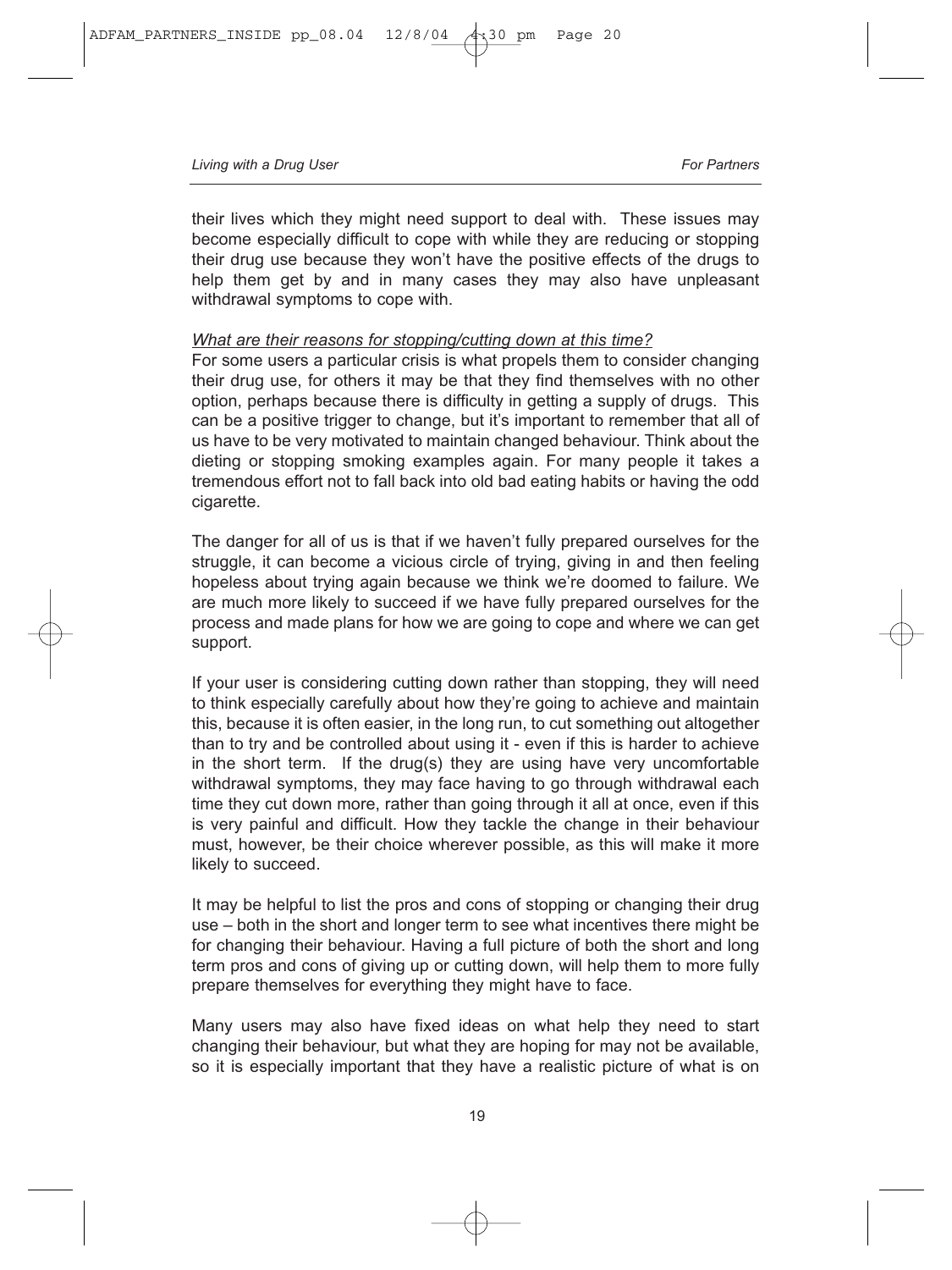offer and how they might cope if the support they feel they need will not be available. For example, some medicines can sometimes be prescribed to help a user cope with withdrawal symptoms, but not always. Some people can be hospitalised while they go through withdrawal, but many others may have to face withdrawal out in the community.

#### *Withdrawal/Detoxing*

Depending on the extent of a person's drug use, they may face some tough obstacles in trying to change their drug use and maintain the changes. Unless a person has only been using drugs occasionally, they may experience a lot of unpleasant physical and emotional symptoms as their body learns to do without the presence of drugs (or adjusts to the presence of less drugs) in the system. Depending on which drugs they're using, and how much, they may experience some or all of the following:

| extreme tiredness                 | desire for sleep but not being able to |  |
|-----------------------------------|----------------------------------------|--|
| fever                             | shaking                                |  |
| depression                        | severe aches and pains                 |  |
| hallucinations                    | nausea                                 |  |
| panic attacks                     | phobias                                |  |
| heavy sweating                    | no appetite or huge appetite           |  |
| severe flu-like symptoms          | paranoia                               |  |
| diarrhoea                         | extreme mood swings                    |  |
| loss of/increased interest in sex | <i>itching or scratching</i>           |  |
|                                   |                                        |  |

Different drugs will cause withdrawal symptoms for different periods of time. Physical withdrawal symptoms will generally disappear after two weeks, with the most severe symptoms fading after the first four to six days. In the case of withdrawal from methadone (prescribed as a heroin substitute) however, this can take longer because it is a long acting drug. The emotional symptoms may last for much longer however.

Many users may have heard horrendous stories about withdrawal, so it can be helpful for them to be properly prepared about what is to come. It could, therefore, be very useful for your partner to talk with a drug worker about what to expect and to consider what can be put in place to help them cope with the symptoms of withdrawing before they start the process. (This is especially important for users of certain drugs like barbiturates, or heavy alcohol use, because withdrawal in certain cases can be dangerous.) Some drugs will cause a lot of physical discomfort, whereas with other drugs, it is the emotional symptoms that make it more difficult for a user to persevere.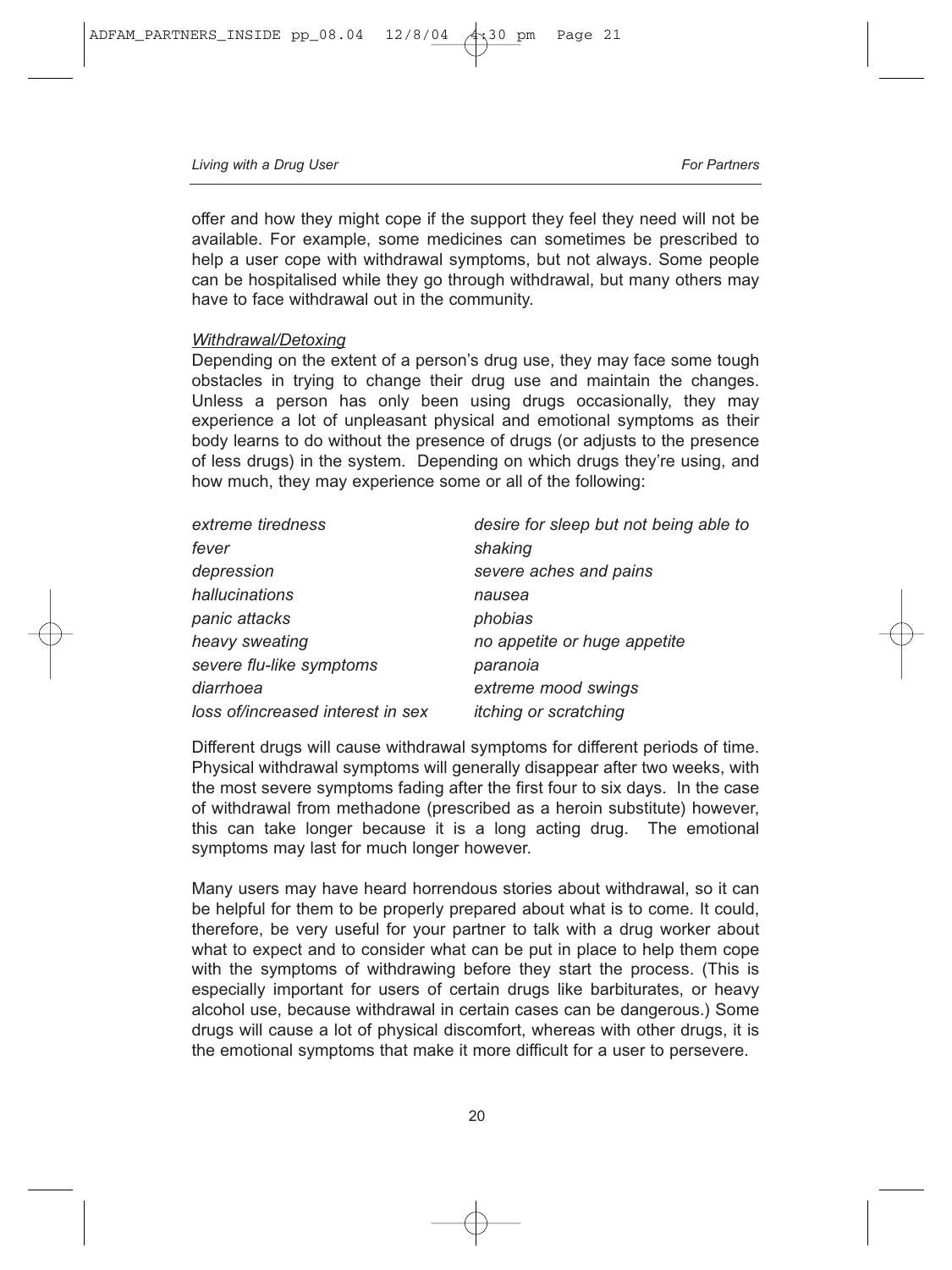Whether your partner suffers unpleasant physical withdrawal symptoms or not, they may still struggle to deal with the psychological impact of not using/using less drugs. Just as we may have got used to having certain things in our lives, it may only be when we try to do without those things that we realise how much we have come to depend on them as part of our every day life. The same may be so for your partner, in that they may stop using drugs relatively easily, but find it very difficult to stay stopped.

The following suggestions may be helpful if your partner is withdrawing from a drug which causes a lot of physical symptoms:

- Can a room be made available where they can have peace and quiet?
- Are there magazines/TV programmes/ music or other things that they can get involved with, especially if they're unable to sleep?
- Can you, or someone else, be available for company if they're feeling desperate?
- Are there any foods you can stock up on that might tempt them to eat especially if they're not feeling at all hungry?
- Painkillers may not make any difference to how they're feeling and it may be inadvisable to encourage them to take any medicines. Advice about this should be sought from a drugs worker or doctor. Some people find having a hot water bottle helps ease stomach pains.
- There may be some herbal remedies and complimentary therapies including detox teas and acupuncture which could help with the process of withdrawal. A drug worker may be able to make some suggestions or refer your partner to someone who can provide such treatments.
- Their sleep patterns may be very disturbed so let them set their own timetable for when they do anything, they may not be able to do much at all. If they do get to sleep try to let them do so.
- They may have no energy to talk with you and be very bad tempered or upset. If they do need to talk, listening rather than making suggestions about what they can do will be the most helpful thing you can do at this time. Try to reassure them that the painful feelings will pass.
- Their body temperature may fluctuate so they may need the heating up high or not on at all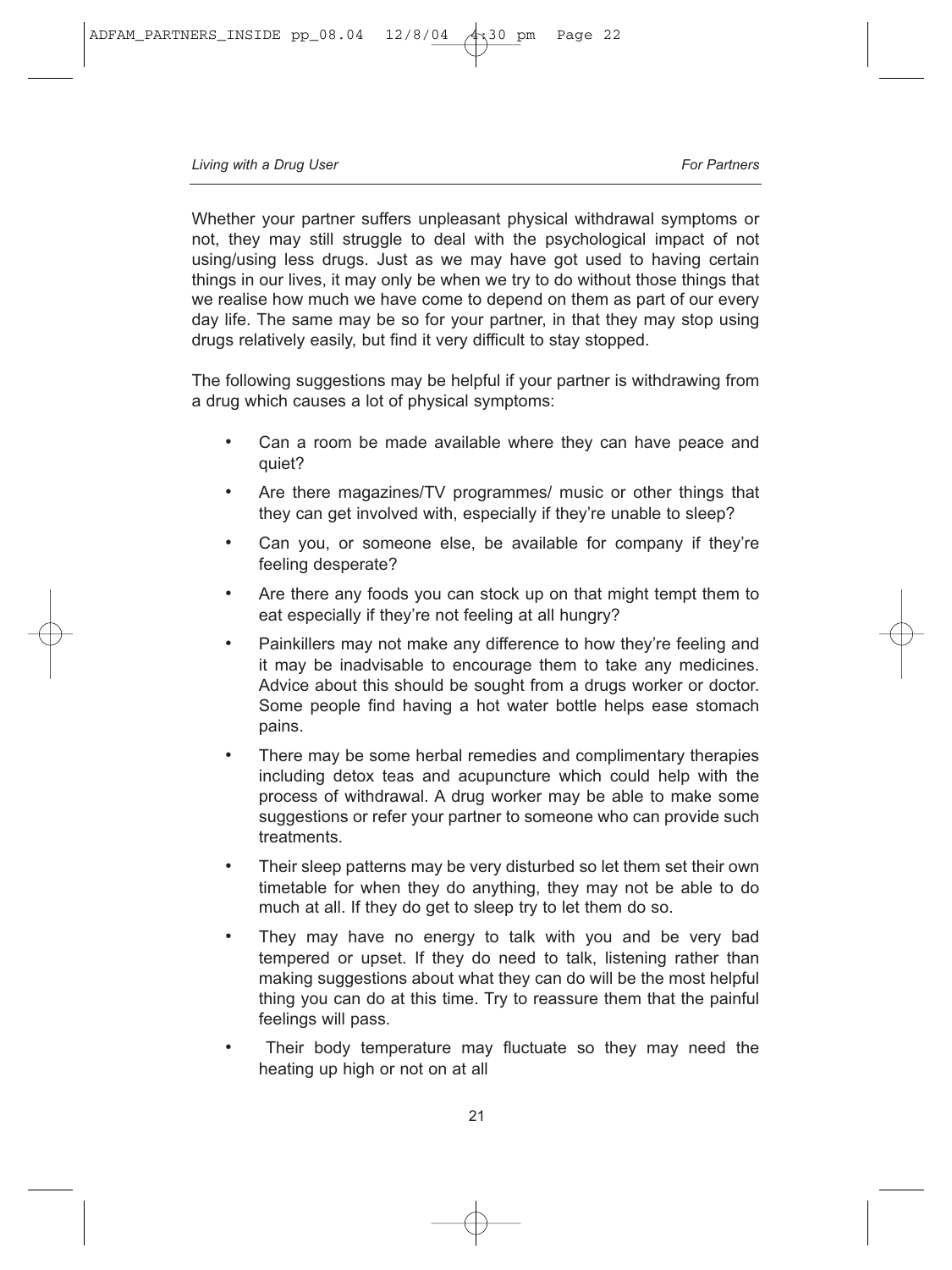If you work, it could be helpful (for both of you) for you to have some time off as it's likely that you may also find it difficult to get proper sleep during this time and, for them, having some company may be helpful. But do check out whether they would prefer you to be with them at all times, or just be nearby in case.

#### *Staying off/Maintaining reduced drug use*

The first couple of weeks after stopping or cutting down will be hard in themselves, but your partner may still struggle after this time, as they may suddenly have long periods of time to fill which previously would have been taken up with obtaining or using drugs. It may also be a time when being around friends who are users or in places they associate with using drugs will be a problem, as the temptation to use again could be very strong. This could mean that they feel very isolated and lonely. Helping your partner to think of other things to do with their time may, therefore, prove useful. (If someone has been using drugs for a long time they may have forgotten how to enjoy anything without drugs.) Don't underestimate how difficult it will be for them to maintain a changed lifestyle, as that changed lifestyle could seem very empty at first.

Michael spoke to Adfam about trying to help his girlfriend give up drugs:

*"We got through the first week and I had to go back to work. Sarah was on her own all day again and it just got too much for her. The next time around, after realising the full implications of what drug dependency meant, we worked out in advance what sort of things she could do while she was on her own to pass the time. We planned to do things like bowling rather than being stuck at home or in a pub where she might be tempted to get drunk instead of drugged."* 

Your partner might like to think about using this time to do some training or volunteering to gain some skills or find out about housing etc. Local drug services or volunteer bureaux could provide information on these issues. Job centres and local community centres also often have information on training courses. If a person has been using drugs heavily however, it may be a while before they will be well enough to participate like this.

#### *What happens if they relapse*

Although it might be hard not to lose heart and feel like everything is lost, many people try to stop several times before finally succeeding. Remember, each time they try again, they usually have a little more resolve to succeed and will usually have learnt some lessons about what they need to work on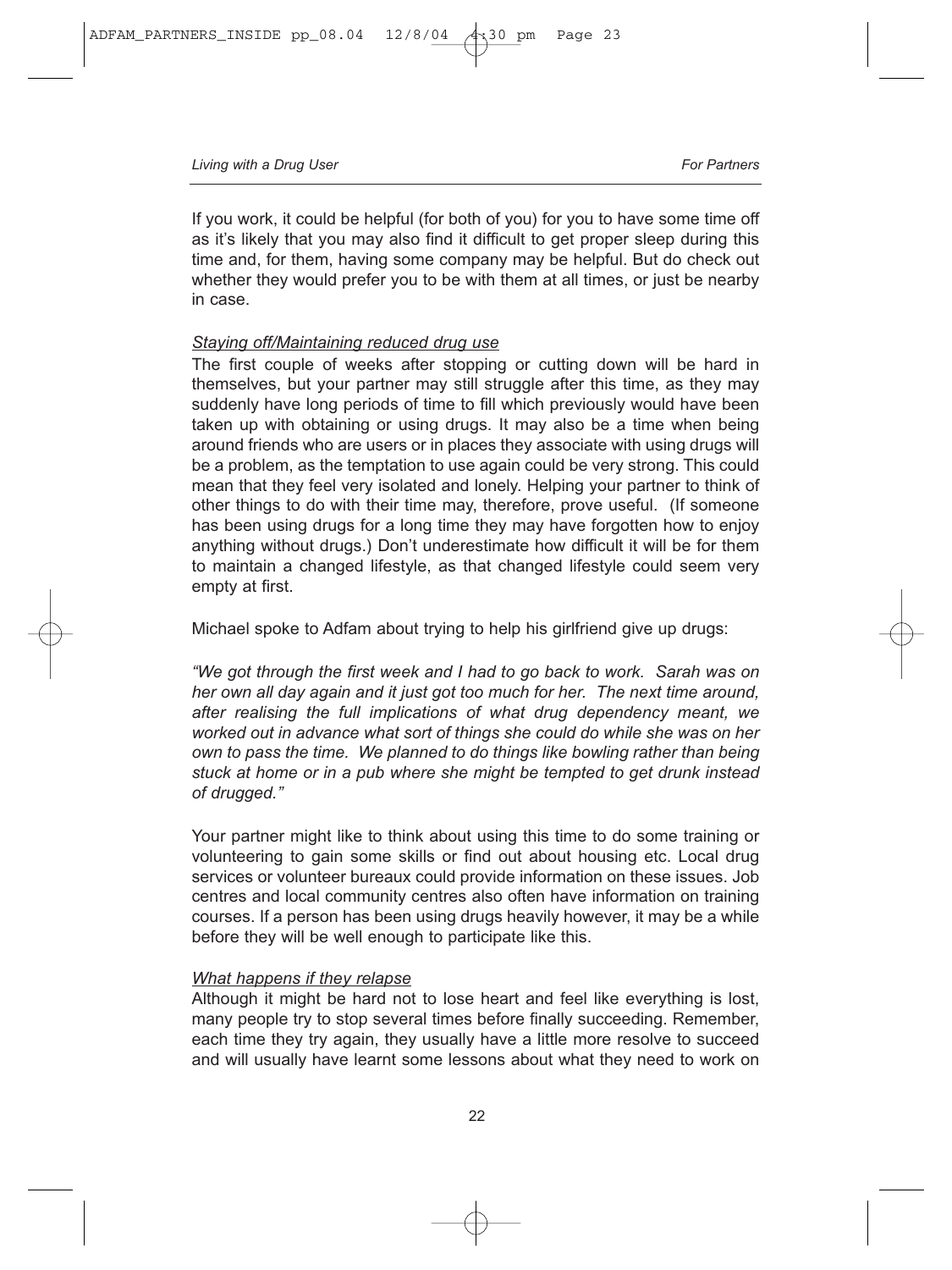to make success more likely the next time around. In the meantime, you could encourage your partner to consider the following steps until they are ready to try again:

- not taking the same amounts as before this is very important for people using drugs such as heroin and methadone as their tolerance for the drug may have dropped and so there is an increased risk of them accidentally overdosing
- reducing or stopping injecting drugs and trying a safer method of use or injecting more safely
- avoiding using dangerous combinations of drugs like heroin and alcohol or alcohol and tranquilisers on the same day
- cutting down their use
- spending time looking at the reasons they didn't succeed this time
- resolving to try and sort out other difficulties in their lives.

Your partner may feel angry at themselves and guilty for failing. This could lead them into further and heavier drug use, even if they don't show such feelings. It could be especially helpful at this time, to encourage your partner to get on with looking at how to make their next attempt successful instead of focussing on their current failure. You may understandably feel angry and disappointed at this time and there might come a time when you are no longer able to cope with continuing to support your partner, but do remember that there are services out there that can help you.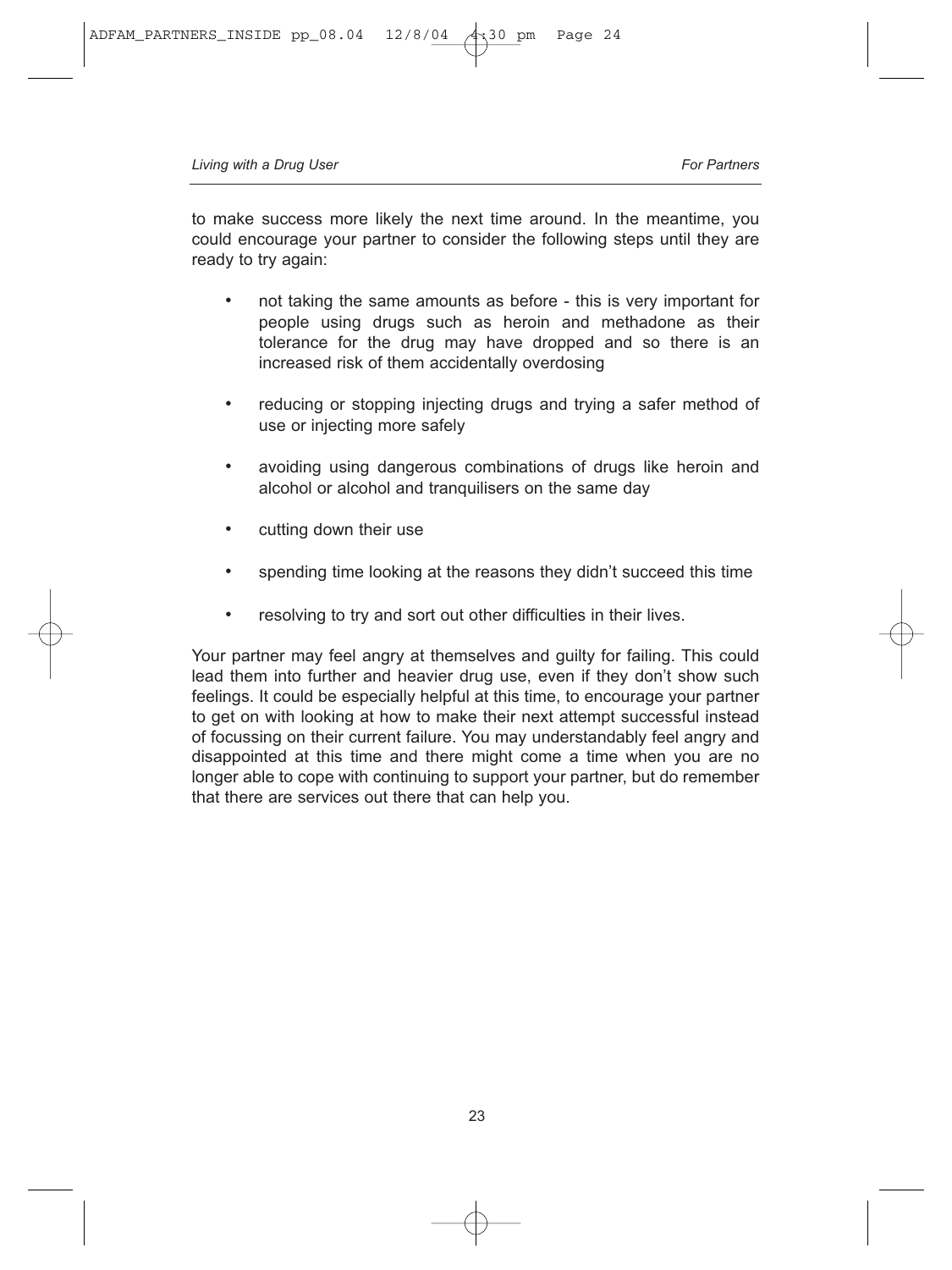## **5. And Finally...**

The information in this booklet is based largely on the experiences of many people whom have contacted Adfam over the years. In the same way that many of these people have found a way forward in their lives it is possible for you to do so as well - however bleak things may appear at the moment. By picking up this booklet you have shown that you care about the person close to you using drugs and we hope that this booklet has contained some practical ideas on how to support the drug user close to you. As well as caring for them it is as important to remember to care for yourself both physically and emotionally as it is only by looking after yourself that you will have the strength to cope with and support somebody else. Remember, you do not have to cope alone as there are support services to help both you and your partner and the next section provides information on the various sources of help available.

If you have any comments on the information contained in this booklet or have suggestions for inclusion in further editions please do let us know either by phone, fax or email – all our contact details are on the outside cover of the booklet.

## **6. Useful Organisations**

**Action for Prisoners' Families** – a UK umbrella organisation Tel 020 7384 1987 Web site: www.prisonersfamilies.org.uk

**Alcohol Concern**– for information on local alcohol support services. Tel: 020 7928 7377 (9.30am-5.30pm Mon-Fri) Web site: www.alcoholconcern.org.uk

**Blenheim Project** – local drug service which produces a range of leaflets Tel: 020 8960 5599 Web site: www.theblenheimproject.org

**British Association for Counselling** - provides information on general counselling services (or ask your GP). Tel: 0870 443 5252 (24 Hours) Web site: www.bacp.co.uk

**Cocaine Anonymous** – has meetings and a helpline for cocaine users. Tel: 020 7248 1123 Web site: www.cauk.org.uk

**Drugscope** – drug information, research and publications. Tel: 020 7928 1211 (Open office hours) Web site: www.drugscope.org.uk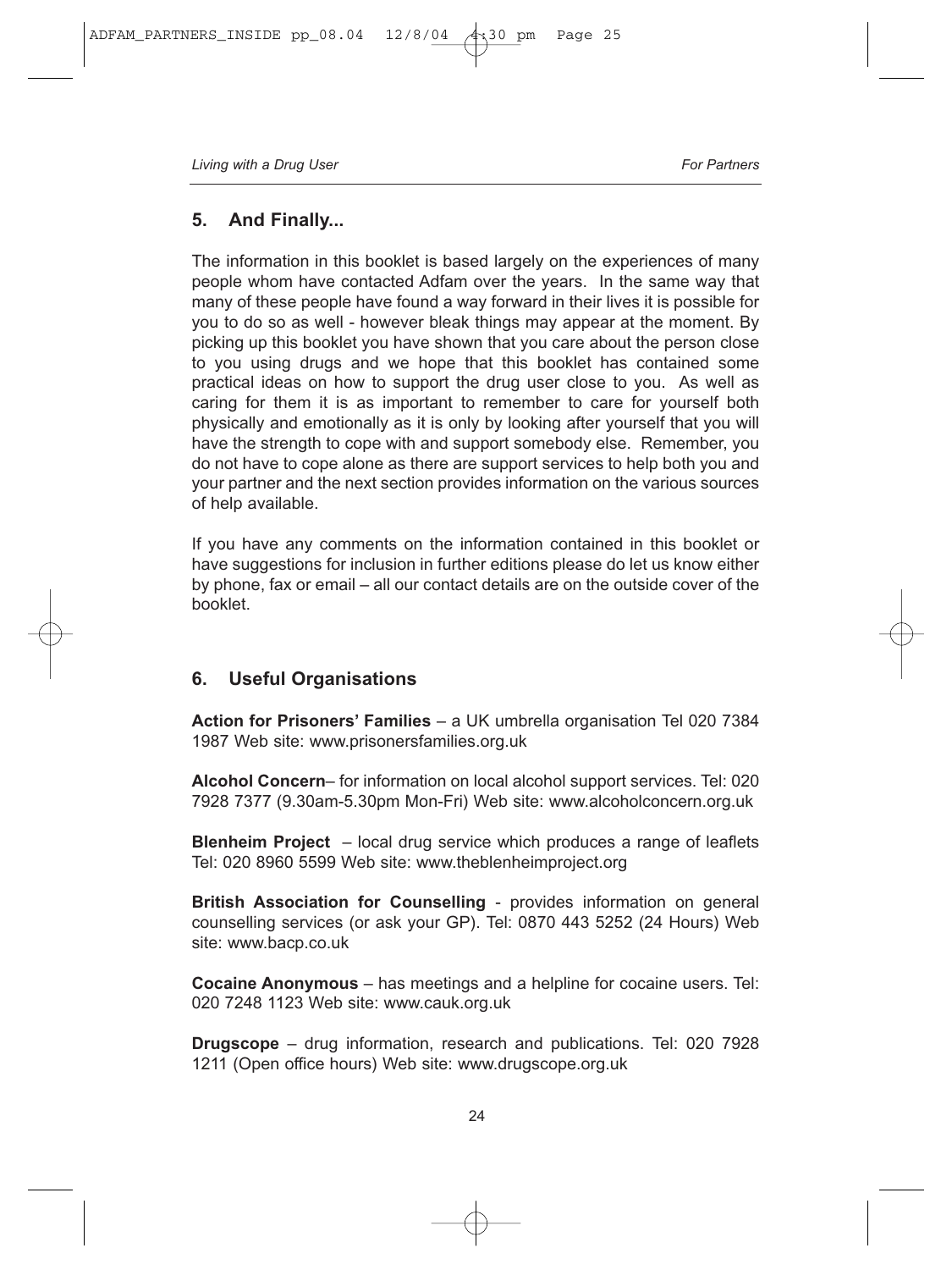**Families Anonymous** – 12-Step Self Help Support groups for families of drug users. Tel: 020 7498 4680 for details of local meetings (Open Mon-Fri 1pm-4pm) Helpline: 0845 1200 660 Web site: www.famanon.org.uk

**Gingerbread** – offers a phone advice service for lone parents. Provides support for lone parents and their children through local self-help groups. Helpline: 0800 018 4318 (Office Hrs) Web site: www.gingerbread.org.uk

**Homestart UK** – provides information and practical support to families with children under 5 and details of local services. Tel: 0116 233 9955 Web site: www.homestart.org.uk

**Institute for Complimentary Medicine** – Tel: 020 7237 5165 (Open office hours) Web site: www.icmedicine.co.uk

**London Lesbian and Gay Switchboard** - National 24 hour support service for gay men and lesbians. Also provides details of local support services. Tel: 020 7837 7324 (24 Hours) Web site: www.llgs.org.uk

**Lone Parent Helpline** – runs an information service for lone parents Tel: 0800 018 5026 Web site: www.oneparentfamilies.org.uk

**MIND Information Line** – provides a service for people with mental health problems and their carers. Also for those who use tranquillisers and/or antidepressants. Tel: 020 8519 2122 Web site: www.mind.org.uk

**Narcotics Anonymous** – offers a helpline for drug addicts. Also offers selfhelp meetings around the country which operate like Alcoholics Anonymous. Tel 020 7730 0009 (10am-10pm, 7 days) Web site: www.ukna.org

**National Aids Helpline** – offers help to anyone concerned about HIV/AIDS. Tel: 0800 567 123 (Open 24 hours) Web site: www.nat.org.uk

**National Association for the Care and Resettlement of Offenders** – runs a helpline offering information and help for ex-offenders. Tel: 0800 0181259 (Open office hours) Web site: www.nacro.org.uk

**National Association of Citizens Advice Bureaux** – Offices nationwide providing free, impartial and confidential advice and help. Tel: 020 7833 2181 (Open office hours) Web site: www.citizensadvice.org.uk

**National Debtline** –helpline offering information and advice on debt. Tel: 0808 808 4000 (Open 9am-9pm, Mon – Fri) Web site: www.nationaldebtline.co.uk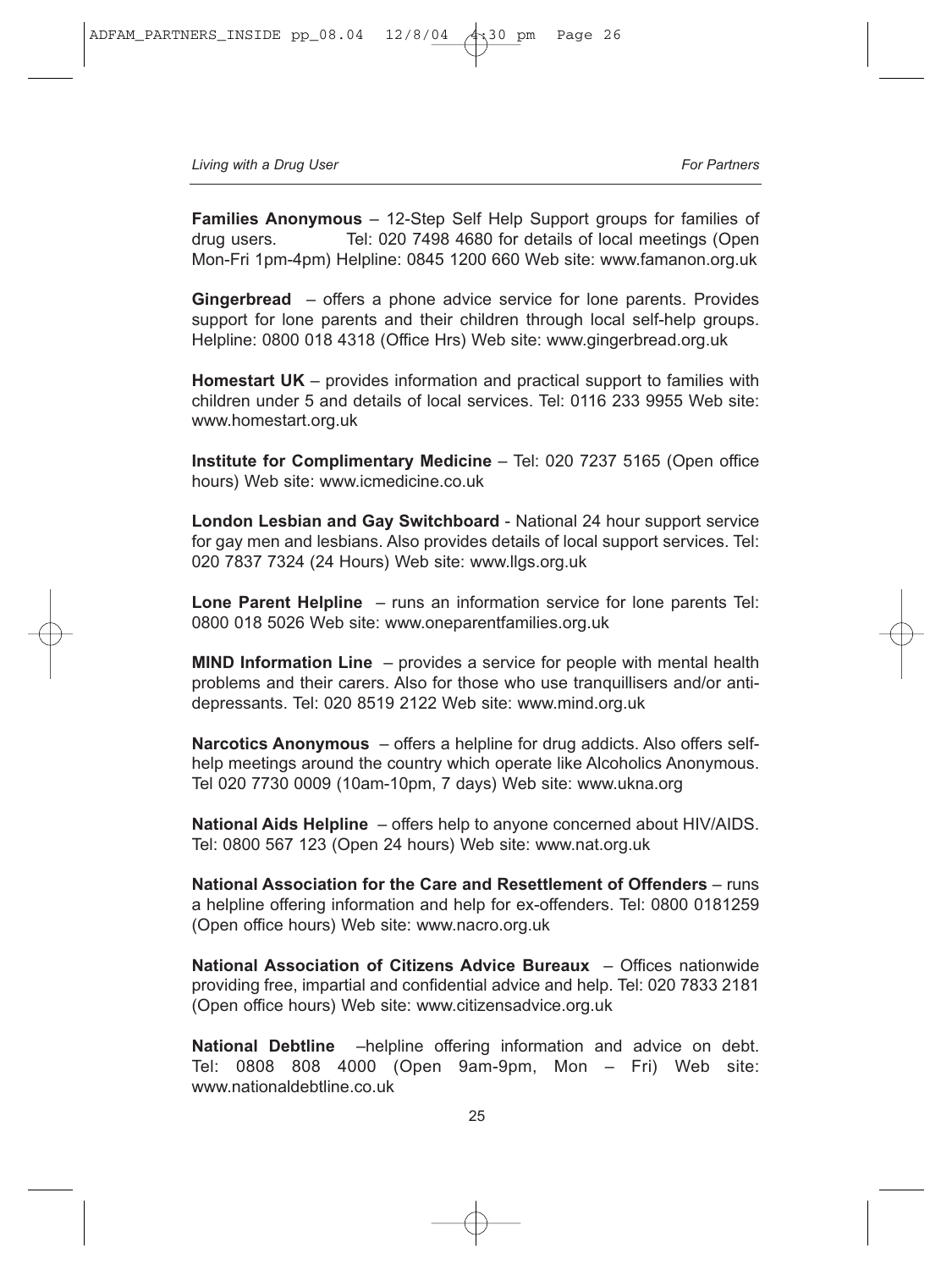**National Drugs Helpline** – Helpline for anyone concerned about drug misuse. Provides information about drugs and referrals to local services. Tel: 0800 77 66 00 (Open 24 hours) Web site: www.ndh.org.uk

**National Family Mediation** - can provide information on local mediation services for families around family break up, divorce and separation. Tel: 020 7485 8809 (Open office hours) Web site: www.nfm.u-net.com

**Parentline** – runs a 24 helpline for anybody looking after a child. Tel 0808 8002222 Website: www.parentlineplus.org.uk

**Relate** – provides counselling for those having problems in their relationships. Tel: 0845 130 4010 (Open 9.30am-4.30pm, Mon – Fri) Web site: www.relate.org.uk

**Rights of Women** – can provide free legal advice by telephone for women about their rights. Tel: 020 7251 6577 (Opening times vary but open Tues-Thurs) Web site: www.row.org.uk

**Saneline** – a helpline for people coping with mental illness and provides information about local support services. Tel: 0845 767 8000 (Open midday-2am daily) Web site: www.sane.org.uk

**Shelter** – runs a helpline offering practical advice on housing issues. Tel: 0808 800 4444 (Open 24hours) Web site: www.shelter.org.uk

**Terrence Higgins Trust** – runs a helpline and other services for people affected by HIV/AIDS or anyone concerned about HIV/AIDS. Tel: 0845 1221 200 (10am-10pm, Mon-Fri; 12pm-6pm weekends) Web site: www.tht.org.uk

**Womens Aid Helpline** – runs a helpline for women experiencing physical, emotional or sexual violence in the home. Tel: 0845 7023 468 (Open 24 hours) Web site: www.womensaid.org.uk